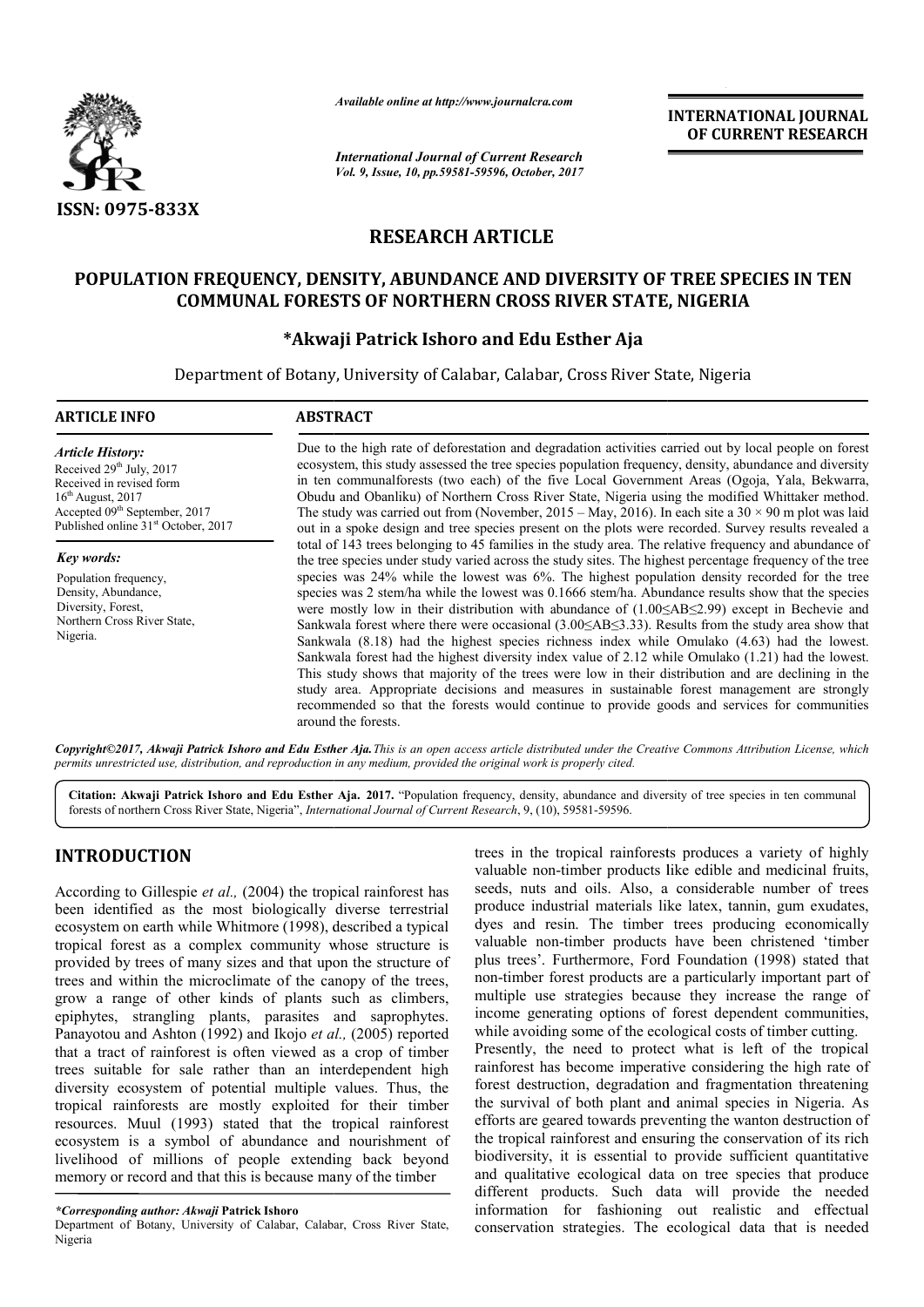include species composition, abundance of each species, stem diameter distribution and abundance of regeneration of each species. This study therefore assessed the population frequency, density, abundance and diversity of tree species that produce valuable timber and non-timber products in ten communal forests (two each) in the five Local Government areas (Ogoja, Yala, Bekwarra, Obudu and Obanliku) in Northern Cross River State, Nigeria with the aim of providing the required ecological data for effective management of the forests.

## **MATERIALS AND METHODS**

## **Study area**

The study was carried out in Northern Cross River State covering five Local Government Areas: Ogoja, Obudu, Yala, Bekwarra, and Obanliku. Two forest communities in each Local Government Area were chosen for the study (Figure 1). It was carried out from (November, 2015 – May, 2016). The area falls within the Southern Forest/Guinea savannah agro ecological zone of Nigeria, situated in the Northern Cross River State, it lies between latitudes 5˚ - 92́ and 7˚03́ N of the Equator and Longitudes 8˚38́ and 9˚70́ East of the Greenwich meridian. The topography is generally low lying, ranging from below 80-140m (on the average) above sea level with three soil types namely, clay, loam and sandy. It covers a total landmass of  $972 \text{km}^2(375 \text{ sq} \text{ mi})$ . The areas have a muggy tropical climate of 1250-1300mm rainfall and an average yearly temperature of 30˚C (NIMET, 2015). Subsistence agriculture, basically farming of yams, cassava, palm oil and palm wine among others is the major source of sustenance (NIMET, 2015).

population has a known and equal opportunity of being counted) and the modified Whittaker design (Herrick *et al.,* 2005). To obtain tree species richness, three  $10m \times 30m$  plots were marked out in a spoke design. Within each of these plots, a  $2m \times 5m$  subplot and four  $0.5 \times 2m$  subplots were set. Beginning with the least subplots, the subplots and plots were searched and the tree species found captured. This was supplemented by the use of quadrats in areas of difficult terrains. The survey consisted of listing all free stationed trees of at least 10cm or above in diameter (dbh) in each study site. Tree species in this study were identified using the works of Hutchinson and Dalziel (1968-1972) and certified by a plant taxonomist of the Cross River State Forestry Commission, Calabar, Cross River State, Nigeria.

## **Data Analysis**

Data collated from the field were analysed to obtain tree species Percentage frequency  $(\%)$ , Density and Abundance and using the methods of Sharma (2009).

The percentage frequency of the species was calculated as:

Frequency (%) = Number of plots in which species is recorded  $\times$  100 Sum of all frequencies

The relative density of the population was computed as:

```
Density = Number of individuals of a species \times 100
   Total areas sampled
```


**Fig. 1. GIS map of Northern Cross River State showing the study sites**

### **Vegetation Assessment**

The species abundance (Pi) was calculated as:

The study was carried out using Systematic Sampling Method (a type of chance sampling where each element in the

$$
A boundedance = \frac{N i x 100}{Sum of all individuals recorded}
$$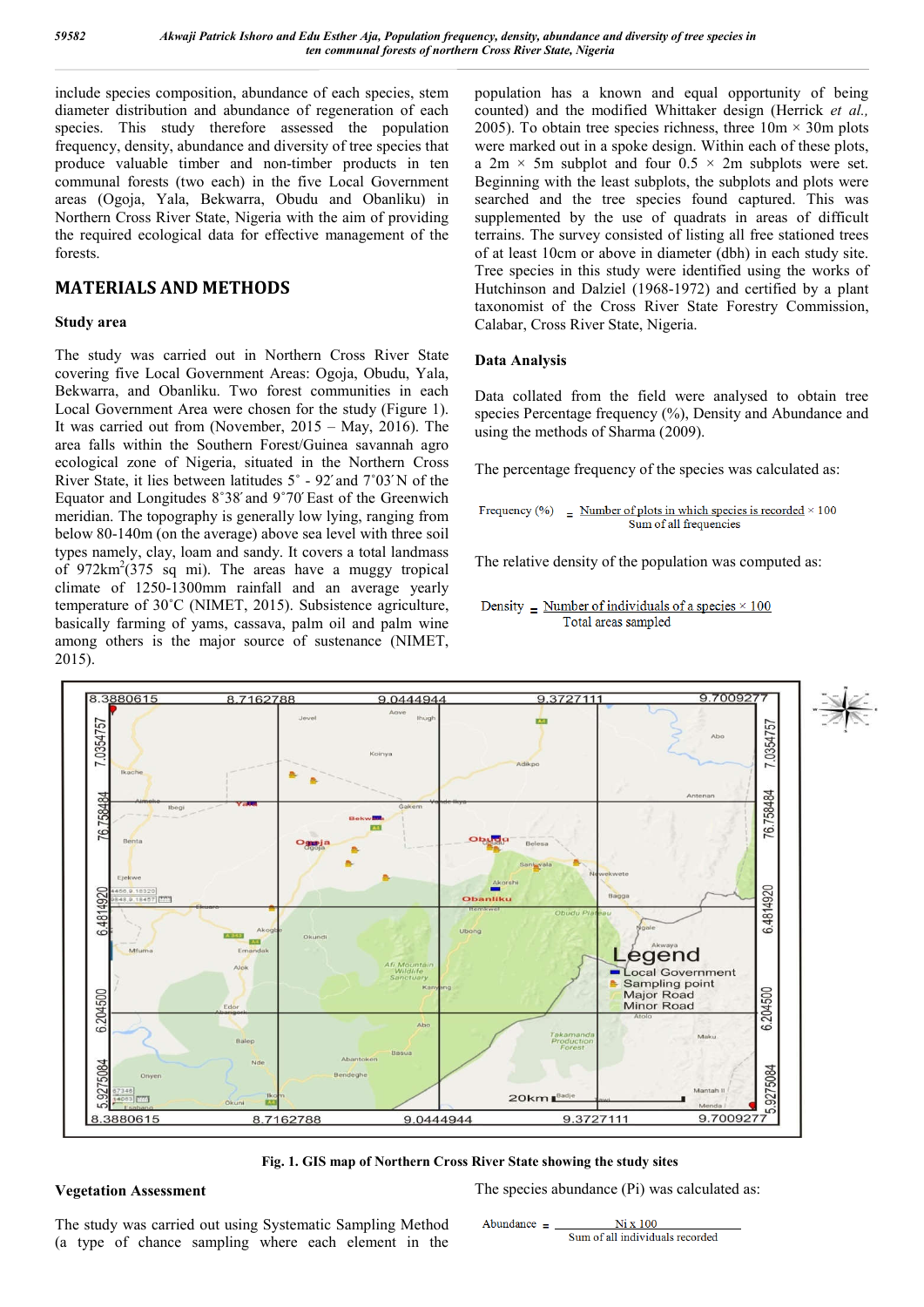Where; Ni is the sum or proportion of each individual species in the sample.

The different tree species recorded in this study were scored according to their Abundance (AB): abundant (AB  $\geq$  5.00); frequent (4.00  $\leq$  AB  $\leq$  4.99); occasional (3.00  $\leq$  AB  $\leq$  3.99); rare  $(1.00 \le AB \le 2.99)$  and threatened/endangered  $(0.00 \le AB)$  $\leq$  1.00) (Sharma, 2009). The measure of number of species occurring in a sample plot is known as species richness. The broader the sample, the more species we would expect to record, tree species richness in this study was recorded using the method of Stolhlgren *et al.* (1995), Bull *et al.* (1998) and Herrick *et al.* (2005) and calculated using Menhinick Index based on the proportion of the number of taxa to the 'square root of sample size' as given below:

$$
D_{mn} = \frac{s}{\sqrt{N(T_{110})}}
$$

$$
\sqrt{\text{N}}(\text{Tuomisto}, 2010)
$$

Where,

 $D<sub>mn</sub>$  in this case is the Menhinick Index  $S =$  number of species  $N =$  'square root of the number of individuals in the sample plot'

Data obtained from relative abundance were used to compute the Shannon – Weiner's Diversity index (*H*) as ascribed by Jayaraman (1999) for forest areas. The Shannon – Weiner's diversity indices is given by the equation:

 $H = \sum \text{pilnpi}$  (Petchay and Gaston, 2002)

Where  $H = Shannon's index$ ,  $In = InPi = Natural logarithm of$ the corresponding relative abundance (Pi) of the species,  $Pi =$ the proportion of individuals found in the ith species.

## **RESULTS**

### **Composition of tree species**

A total of 143 tree speciesbelonging to 45 families were recorded in the study area (Table 1). The majority of the species (28) were of the family Fabaceae, followed by Euphorbiaceae (12), Anonaceae (10), Moraceae (9 species), Meliaceae (7), Combretaceae, Sapotaceae and Sterculiaceae (6 species each), Anacardiaceae, Apocynaceae, Irvingiaceae and Myristicaceae (4 species each), Bombacaceae, Clusiaceae, Arecaceae and Ebenaceae (3 species each), Burseraceae, Lecythiadaceae, Olacaceae, Caesalpinaceae and Verbanaceae (2 species each), Bignoniaceae, Boriginacea, Ericaceae, Flacourtiaceae, Guttiferae, Juglandaceae, Liliaceae, Melastomataceae, Merantaceae, Meliaceae, Mimosaceae, Moringaceae, Ochnaceae, Palmae (Arecaceae), Papilionaceae, Proteaceae, Rabiaceae, Rhamnaceae, Rubiaceae, Sapindaceae and Ulmaceae had one (1) specie each.

## **Percentage frequency, density and abundance of tree species**

A total of 32 trees were encountered in Gbogbu forest based on the sampled plots (Table 2), 31 in Omulako forest (Table 3), 56 in Aragban forest (Table 4), 57 in Abeya forest (Table 5), 62 in Aguomoh forest (Table 6), 58 in Ukpah forest (Table 7), 62 in Alege forest (Table 8), 61 in Beteh forest (Table 9), 83 in Bechevie forest (Table 10) and 93 species in Sankwala forest (Table 11).

#### **Table 1. Tree species composition of the study area**

| S/N                    | Family                         | Species                                                 |
|------------------------|--------------------------------|---------------------------------------------------------|
| 1.                     | Anacardiaceae                  | Anacardium occidentale                                  |
| 2.                     | Anacardiaceae                  | Pseudopondias microcarpa                                |
| 3.                     | Anarcadiaceae                  | Antrocaryon micrasta                                    |
| $\overline{4}$ .<br>5. | Anarcadiaceae<br>Annocaceae    | Lannea welwitschi                                       |
| 6.                     | Annonaceae                     | Dennittia tripetala<br>Xylopia africana                 |
| 7.                     | Annonaceae                     | Xylopia spp.                                            |
| 8.                     | Annonaceae                     | Monodora myristica                                      |
| 9.                     | Annonaceae                     | Anonidium mannii                                        |
| 10.                    | Annonaceae                     | Cleistopholis patens                                    |
| 11.<br>12.             | Annonaceae                     | Polyceratocarpus parvifllorus                           |
| 13.                    | Annonaceae<br>Annonaceae       | Polyalthia suaveolens<br>Uvariopsis dioica              |
| 14.                    | Annonaceae                     | Annona senegalensis                                     |
| 15.                    | Apocynaceae                    | Funtumia elastica                                       |
| 16.                    | Apocynaceae                    | Hunteria umbellata                                      |
| 17.                    | Apocynaceae                    | Rauwolfia vomitora                                      |
| 18.<br>19.             | Apocynaceae<br>Araliaceae      | Alstonia boonei<br>Cussonia barteri                     |
| 20.                    | Arecaceae                      | Cocos nucifera                                          |
| 21.                    | Arecaceae                      | Hyphaena thebaica                                       |
| 22.                    | Bignoniaceae                   | Newbouldia leavis                                       |
| 23.                    | Bombacaceae                    | Ceiba pentandra                                         |
| 24.                    | Bombacaceae                    | Bombax costatum                                         |
| 25.<br>26.             | Bombacaceae<br>Boraginaceae    | Bombax brevicuspe<br>Cordia millenii                    |
| 27.                    | Buseraceae                     | Canarium schweinfurthii                                 |
| 28.                    | Buseraceae                     | Dacryodes edulis                                        |
| 29.                    | Caesalpinioideae               | Parinari kerstingii                                     |
| 30.                    | Clusiaceae                     | Symphonia globulifera                                   |
| 31.<br>32.             | Clusiaceae<br>Clusiaceae       | Allanblackia floribunda                                 |
| 33.                    | Combietaceae                   | Pentadesma butyraceae<br>Anogeissus leiocarpus          |
| 34.                    | Combietaceae                   | Terminalia macroptera                                   |
| 35.                    | Combretaceae                   | Terminalia superb                                       |
| 36.                    | Combretaceae                   | Terminalia ivorensis                                    |
| 37.                    | Combretaceae                   | Combretum spp.                                          |
| 38.<br>39.             | Combretaceae<br>Ebenaceae      | Terminalia aviceniodes<br>Diospyros spp.                |
| 40.                    | Ebenaceae                      | Diospyros dendo                                         |
| 41.                    | Ebenaceae                      | Diospyros mesipiliformes                                |
| 42.                    | Ericaceae                      | Eriboma oblonga                                         |
| 43.                    | Euphobiaceae                   | Hymenocardia acida                                      |
| 44.<br>45.             | Euphorbiaceae                  | Klainedoxa gabonensis<br>Uapaca acuminata               |
| 46.                    | Euphorbiaceae<br>Euphorbiaceae | Uapaca spp.                                             |
| 47.                    | Euphorbiaceae                  | Anthonotha macrophylla                                  |
| 48.                    | Euphorbiaceae                  | Alchornea cordifolia                                    |
| 49.                    | Euphorbiaceae                  | Hevea brasilliensis                                     |
| 50.                    | Euphorbiaceae                  | Maesobotyra bateri                                      |
| 51.<br>52.             | Euphorbiaceae<br>Euphorbiaceae | Ricinodendron heudoelotii<br>Tetrorchidium didymostemon |
| 53.                    | Euphorbiaceae                  | Amphimas pterocarpoides                                 |
| 54.                    | Euphorbiaceae                  | Alchornia laxiflora                                     |
| 55.                    | Fabaceae                       | Calpocalyx winkleri                                     |
| 56.                    | Fabaceae                       | Prosopis Africana                                       |
| 57.<br>58.             | Fabaceae<br>Fabaceae           | Gliricidia sepium                                       |
| 59.                    | Fabaceae                       | Berlinia grandiflora<br>Berlinia spp.                   |
| 60.                    | Fabaceae                       | Cyliodiscus gabunensis                                  |
| 61.                    | Fabaceae                       | Guibourtia spp.                                         |
| 62.                    | Fabaceae                       | Erythrinia senegalensis                                 |
| 63.                    | Fabaceae                       | Isoberlina doka                                         |
| 64.<br>65.             | Fabaceae<br>Fabaceae           | Afzelia bipidensis<br>Afzelia africana                  |
| 66.                    | Fabaceae                       | Afzelia spp.                                            |
| 67.                    | Fabaceae                       | Pterocarpus erinaceous                                  |
| 68.                    | Fabaceae                       | Parkia biglobosa                                        |
| 69.                    | Fabaceae                       | Pentaclethra macrophylla                                |
| 70.                    | Fabaceae                       | Albizia ferruginea                                      |
| 71.<br>72.             | Fabaceae<br>Fabaceae           | Daniella ogea<br>Tetrapleura tetraptera                 |
| 73.                    | Fabaceae                       | Albizia zygia                                           |
| 74.                    | Fabaceae                       | Albizia lebbeck                                         |
| 75.                    | Fabaceae                       | Albizia spp.                                            |
| 76.                    | Fabaceae                       | Angylocalyx zenkeri                                     |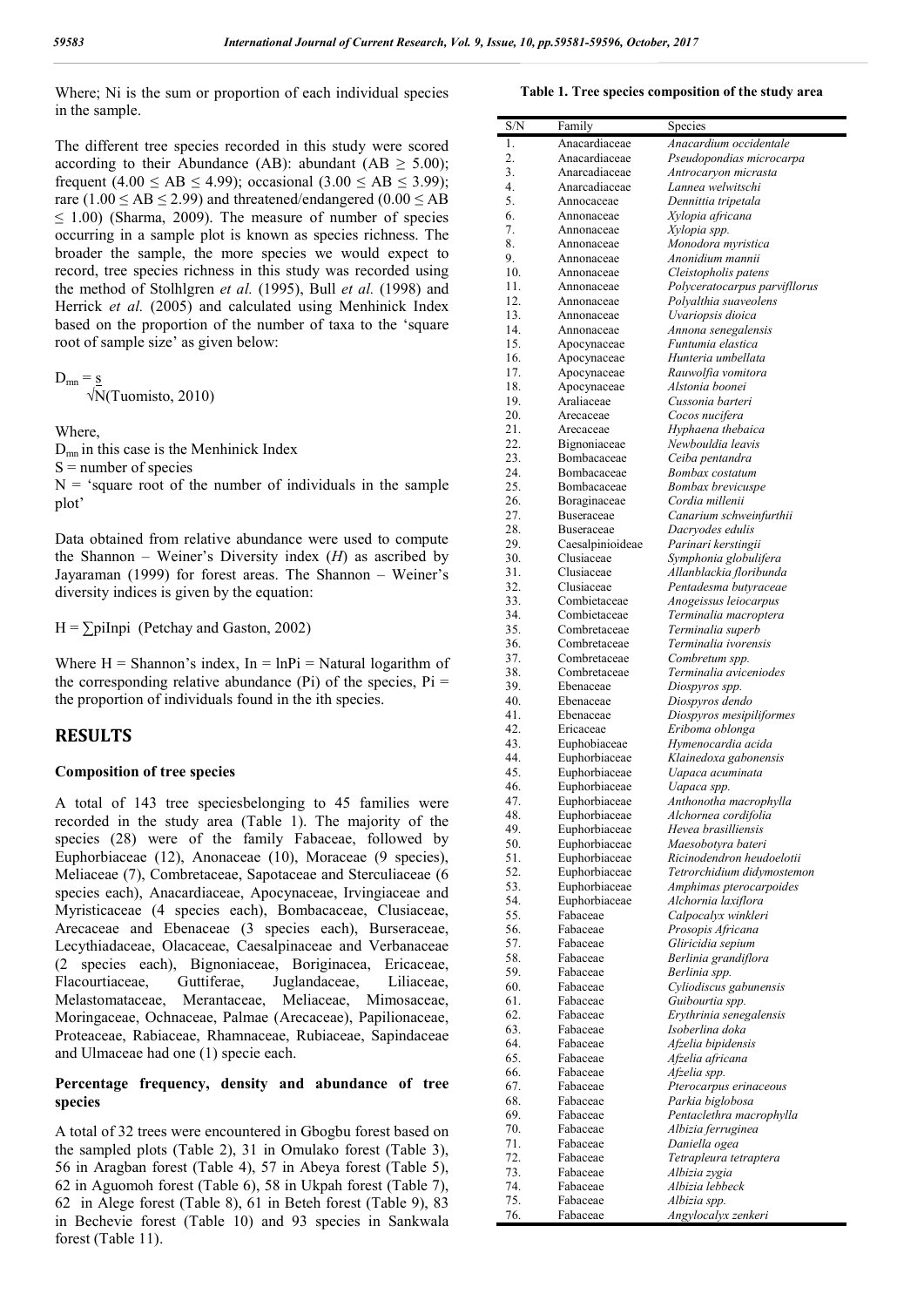| 77.  | Fabaceae          | Dialum guineense            |
|------|-------------------|-----------------------------|
| 78.  | Fabaceae          | Brachystegia nigerica       |
| 79.  | Fabaceae          | Piptandeniastrum africanum  |
| 80.  | Fabaceae          | Pterocarpus osun            |
| 81.  |                   |                             |
|      | Fabaceae          | Pterocarpus milbraedii      |
| 82.  | Fabaceae          | Afzelia africana            |
| 83.  | Flacourtiaceae    | Oncoba spinosa              |
| 84.  | Guttiferae        | Garcinia kola               |
| 85.  | Irvingiaceae      | Irvingia wombulu            |
| 86.  | Irvingiaceae      | Irvingia gabonensis         |
| 87.  | Irvingiaceae      | Irvingia grandiflora        |
| 88.  | Irvingiaceae      | Irvingia spp.               |
|      |                   |                             |
| 89.  | Juglandaceae      | Juglans nigra               |
| 90.  | Lecythidaceae     | Combretodendron spp.        |
| 91.  | Leccythiadaceae   | Combretodendron macrocarpum |
| 92.  | Liliaceae         | Albuca nigritans            |
| 93.  | Melastomataceae   | Memocylon blakeoides        |
| 94.  | Meliaceae         | Khaya ivorensis             |
| 95.  | Meliaceae         | Guarea cedrata              |
| 96.  | Meliaceae         | Khaya grandifoliata         |
|      |                   |                             |
| 97.  | Meliaceae         | Khaya senegalensis          |
| 98.  | Meliaceae         | Trichilia lanata            |
| 99.  | Meliaceae         | Carapa procera              |
| 100. | Meliaceae         | Cedrella spp.               |
| 101. | Caesalpinaceae    | Detarium senegalense        |
| 102. | Miliaceae         | Milicia excelsa             |
| 103. | Mimosaceae        | Acacia gourmaensis          |
| 104. | Moraceae          | Treculia obovoidea          |
|      |                   |                             |
| 105. | Moraceae          | Treculia africana           |
| 106. | Moraceae          | Ficus capensis              |
| 107. | Moraceae          | Antians welwitschii         |
| 108. | Moraceae          | Bosqueia angolensis         |
| 109. | Moraceae          | Musanga cecropioides        |
| 110. | Moraceae          | Myrianthus arboreus         |
| 111. | Moraceae          | Ficus exasperata            |
| 112. | Moraceae          | Ficus mucuso                |
|      |                   |                             |
| 113. | Moringaceae       | Moringa olefeira            |
| 114. | Myristicaceae     | Staudtia stipitata          |
| 115. | Myristicaceae     | Coelocaryon preusii         |
| 116. | Myristicaceae     | Pycanthus angolensis        |
| 117. | Myristicaceae     | Pycanthus spp.              |
| 118. | Ochnaceae         | Lophira alata               |
| 119. | Olacaceae         | Strombosia postulata        |
| 120. | Olacaceae         | Ximenia americana           |
| 121. |                   |                             |
|      | Palmae (Arecacea) | Elaeis guinensis            |
| 122. | Papilionaceae     | Baphia nitida               |
| 123. | Proteaceae        | Protea elliotii             |
| 124. | Rabiaceae         | Hymenostegia afzelia        |
| 125. | Rhamnaceae        | Maesopsis eminii            |
| 126. | Rubiaceae         | Nauclea latifolia           |
| 127. | Rutaceae          | Fagara macrophylla          |
| 128. | Sapindaceae       | Blighia sapida              |
| 129. | Sapotaceae        | Chrysophylum albidum        |
| 130. |                   | Chrysophyllum spp.          |
|      | Sapotaceae        |                             |
| 131. | Sapotaceae        | Gambeya albida              |
| 132. | Sapotaceae        | Vitellaria paradoxa         |
| 133. | Sapotaceae        | Baillenolla toxisperma      |
| 134. | Sapotaceae        | Aningeria robusta           |
| 135. | Sterculiaceae     | Cola nitida                 |
| 136. | Sterculiaceae     | Cola millenii               |
| 137. | Steculiaceae      | Mansonia altissima          |
| 138. |                   |                             |
|      | Sterculiaceae     | Sterculia oblonga           |
| 139. | Sterculiaceae     | Triplochiton scleroxylon    |
| 140. | Sterculiaceae     | Cola acuminata              |
| 141. | Ulmaceae          | Celtis zenkeri              |
| 142. | Verbanaceae       | Vitex doniana               |
| 143. | Verbanaceae       | Vitex spp.                  |

Results show that species proportion varied with sampled plots. Sankwala (93) had the highest proportion of species followed by Bechevie forest (83).Omulako (31) and Gbogbu (32) had the least proportion of tree species. Table 2 shows the population frequency, density and abundance of tree species in Gbogbu forest. Results show that *Prosopis africana* and *Vitellaria paradoxa* had the highest population frequency (24%) followed by *Afzelia spp*. and *Ceiba pentandra* with 18% each. Some other species, including *Pentaclethra macrophylla* and *Parkia biglobosa* had a population frequency of 12% each

while the lowest population frequency of 6% occurred in 19 species. *Prosopis africana* had the loftiest density of 1.3333 stem/ha of the total population, followed by *Vitellaria paradoxa (*1 stem/ha), *Afzelia spp*. and *Ceiba pentandra*  (0.8333 stem/ha). *Parkia biglobosa* had a population density of 0.6666 stem/ha while *Pentaclethra macrophylla* and some species such as *Uapaca spp* and *Vitex spp*. had a population density of 0.5 stem/ha each while the lowest population density of 0.1666 stem/ha occurred in 13 species. Results of abundance ratio (AR) of each tree species showed that the species were rare  $(1.00-2.99)$  except in some few cases where the species were occasional (3.00 and 3.30) in the study area (Table 2 - 11).

Results of tree species abundance (Appendix II) show that *Acacia gourmaensis*, *Albizia spp.*, *Anthonotha macrophylla*, *Coelocaryon preusii*, *Daniella ogea*, *Juglans nigra*, *Parkia biglobosa*, *Prosopis africana*, *Symphonia globulifera* and *Xylopia spp*. had the highest abundance ratio of 2.00 followed by *Pentaclethra macrophylla*, *Uapaca spp*., *Vitex spp*. and *Vitellaria paradoxa* (1.50) while the least abundance ratio was 1.00 in most species. Results of population frequency, density and abundance of tree species in Omulako forest (Table 3) shows that *Prosopis africana* had the highest frequency (24%) followed by *Parkia biglobosa* and *Acacia gourmaensis* with 18% each. *Pentaclethra macrophylla* and some species had 12% while the lowest was 6% in some species. *Prosopis africana* had the loftiest density of 1.3333 stem/ha and was preceded by *Acacia gourmaensis* and *Parkia biglobosa* with 0.8333 stem/ha each. *Juglans nigra* had a population density of 0.5 stem/ha while the lowest population density of 0.1666 stem/ha occurred in 8 species.

*Acacia gourmaensis*, *Pentaclethra macrophylla* and some species had the highest abundance ratio (2.00) while that of *Parkia biglobosa* was (1.66). The least abundance ratio was (1.00). Results of population frequency, density and abundance of tree species in Aragban forest (Table 4) shows that *Juglans nigra* and *Prosopis africana* had the highest frequency of (24%) each followed by *Alstonia boonei*, *Ceiba pentandra*, *Chrysophyllum albidum*, *Parkia biglobosa* and some species with 18% each while *Pentaclethra macrophylla* had 12%. The lowest frequency was 6% in some species such as *Uapaca spp*., *Terminalia ivorensis*, *Maesopsis eminii* and *Guarea cedrata*. *Prosopis africana* had the loftiest density of 1.3333 stem/ha and was preceded by *Ceiba pentandra* with 1.1666 stem/ha. *Parkia biglobosa*, *Pentaclethra macrophylla*, *Xylopia aethiopica*, *Tetrapleura tetraptera*, *Pterocarpus milbraedii* and *Anthonotha macrophylla* had population density of 0.8333 stem/ha each. *Antrocaryon micrasta*, *Alstonia boonei*, *Anacardium occidentale* and few other species had 0.5 stem/ha while the lowest population density of 0.1666 stem/ha occurred in 7 species.

*Anthonotha macrophylla*, *Pentaclethra macrophylla* and *Pterocarpus millbraedii* had the highest abundance ratio (2.50) followed by *Ceiba pentandra* (2.40) while *Parkia biglobosa* had (1.66). Some species had (2.00) while the least abundance ratio was (1.00). Results of population frequency, density and abundance of tree species in Abeya forest (Table 5) shows that *Ceiba pentandra*, *Pentaclethra macrophylla*, *Prosopis africana* and *Vitellaria paradoxa* had the highest population frequency of (24%) each followed by *Parkia biglobosa*, *Moringa olefeira* and *Tetrapleura tetraptera* with 18% each. The least population frequency was 6% in most species.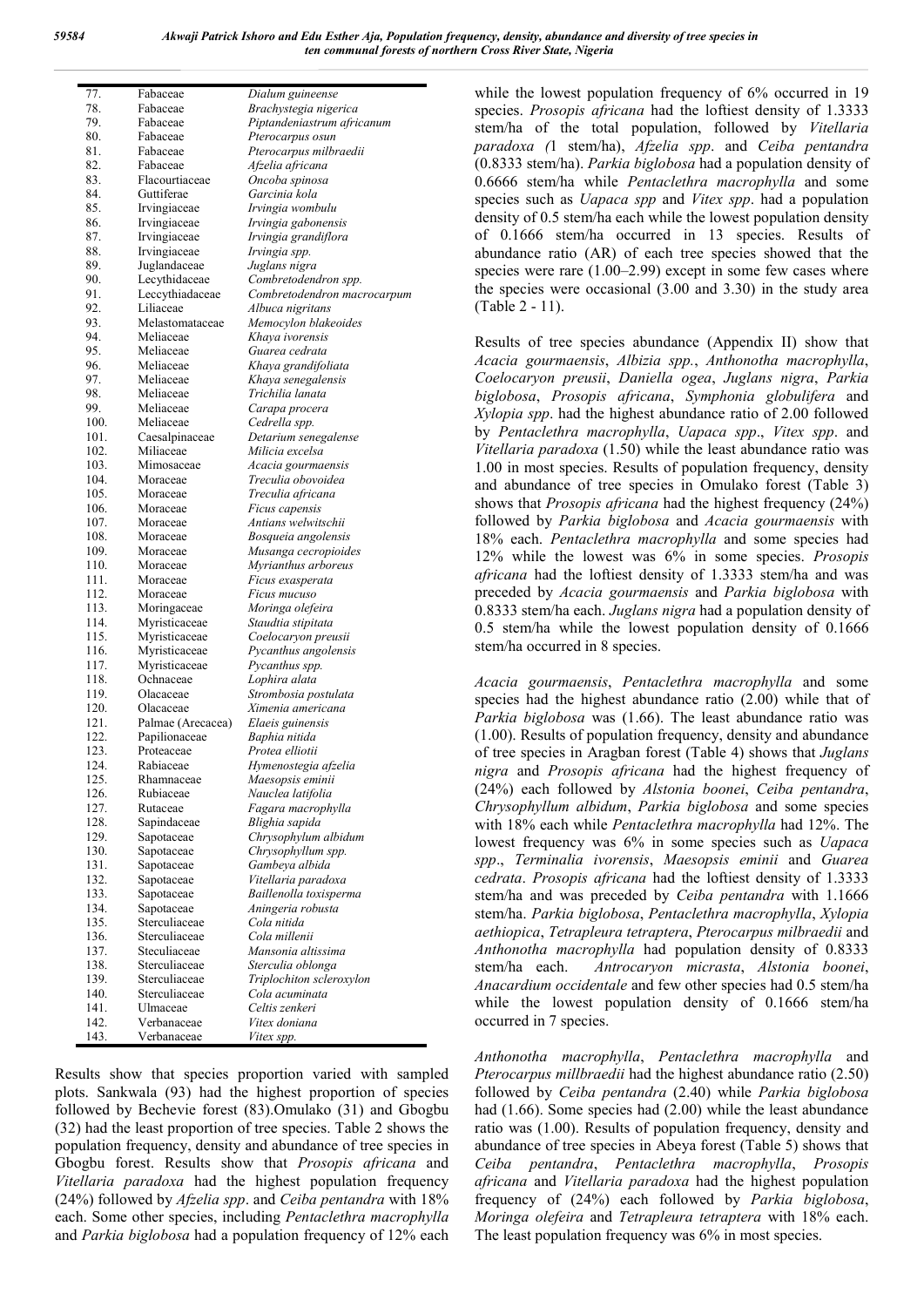|--|--|

| S/N | Species                | Total no. of | Total no. of segments | Total no. of Frequency |    | Density | AR   |
|-----|------------------------|--------------|-----------------------|------------------------|----|---------|------|
|     |                        | individuals  | the species occurred  | segments               |    |         |      |
| 1.  | Acacia gourmaensis     | 4            | 2                     | 6                      | 12 | 0.6666  | 2.00 |
| 2.  | Afzelia spp.           | 5            | 3                     | 6                      | 18 | 0.8333  | 1.66 |
| 3.  | Albizia ferruginea     | 2            |                       | 6                      | 6  | 0.3333  | 2.00 |
| 4.  | Alstonia boonei        |              |                       | 6                      | 6  | 0.1666  | 1.00 |
| 5.  | Anthonotha macrophylla | 2            |                       | 6                      | 6  | 0.3333  | 2.00 |
| 6.  | Berlinia spp.          |              |                       | 6                      | 6  | 0.1666  | 1.00 |
| 7.  | Calpocalyx winkleri    |              |                       | 6                      | 6  | 0.1666  | 1.00 |
| 8.  | Carapa procera         |              |                       | 6                      | 6  | 0.1666  | 1.00 |
| 9.  | Ceiba pentandra        | 5            | 3                     | 6                      | 18 | 0.8333  | 1.66 |
| 10. | Coelocaryon preusii    | 2            |                       | 6                      | 6  | 0.3333  | 2.00 |
| 11. | Cola spp.              |              |                       | 6                      | 6  | 0.1666  | 1.00 |
| 12. | Daniella ogea          | 2            |                       | 6                      | 6  | 0.3333  | 2.00 |
| 13. | Diospyros spp.         |              |                       | 6                      | 6  | 0.1666  | 1.00 |
| 14. | Eriboma oblonga        |              |                       | 6                      | 6  | 0.1666  | 1.00 |
| 15. | Irvingia spp.          |              |                       | 6                      | 6  | 0.1666  | 1.00 |
| 16. | Juglans nigra          |              |                       | 6                      | 6  | 0.3333  | 2.00 |
| 17. | Khaya spp.             |              |                       | 6                      | 6  | 0.1666  | 1.00 |
| 18. | Klainedoxa gabonensis  |              |                       | 6                      | 6  | 0.1666  | 1.00 |
| 19. | Parinari kerstingii    |              |                       | 6                      | 6  | 0.1666  | 1.00 |
| 20. | Parkia biglobosa       | 4            | $\overline{c}$        | 6                      | 12 | 0.6666  | 2.00 |
| 21. | Prosopis africana      |              | 4                     | 6                      | 24 | 1.3333  | 2.00 |
| 22. | Pycanthus angolensis   |              |                       | 6                      | 6  | 0.1666  | 1.00 |
| 23. | Staudtia spp.          |              |                       | 6                      | 6  | 0.1666  | 1.00 |
| 24. | Staudtia stipitata     |              |                       | 6                      | 6  | 0.1666  | 1.00 |
| 25. | Strombosia postulata   | 2            | 2                     | 6                      | 12 | 0.3333  | 1.00 |
| 26. | Symphonia globulifera  | 4            | $\overline{2}$        | 6                      | 12 | 0.6666  | 2.00 |
| 27. | Treculia obovoidea     | 2            | $\overline{c}$        | 6                      | 12 | 0.3333  | 1.00 |
| 28. | Trichilia lanata       | 2            | $\overline{c}$        | 6                      | 12 | 0.3333  | 1.00 |
| 29. | Uapaca spp.            | 3            | $\overline{c}$        | 6                      | 12 | 0.5     | 1.50 |
| 30. | Vitellaria paradoxa    | 6            | 4                     | 6                      | 24 | 1       | 1.50 |
| 31. | Vitex spp.             | 3            | 2                     | 6                      | 12 | 0.5     | 1.50 |
| 32. | Xylopia spp.           | 4            | $\overline{2}$        | 6                      | 12 | 0.6666  | 2.00 |

#### **Table 2. Population frequency, density and abundance ratio (AR) of tree species identified in GbogbuForest, Gabu, Yala Local Government Area, Cross River State**

#### **Table 3. Population frequency, density and abundance ratio (AR) of tree species identified in Omulako Forest, Aliforkpa, Yala Local Government Area, Cross River State**

| individuals<br>the species occurred<br>segments<br>18<br>2.00<br>Acacia gourmaensis<br>6<br>1.<br>3<br>6<br>2.<br>12<br>0.6666<br>2.00<br>Afzelia spp.<br>h<br>3.<br>0.3333<br>2.00<br>Alstonia boonei<br>6<br>12<br>1.00<br>4.<br>0.3333<br>Annona senegalensis<br>0.3333<br>2.00<br>5.<br>Anthonotha macrophylla<br>6<br>0.1666<br>1.00<br>6.<br>Berlinia spp.<br>6<br>7.<br>0.3333<br>1.00<br>Calpocalyx winkleri<br>6<br>8.<br>0.5<br>12<br>1.50<br>Carapa procera<br>9.<br>12<br>0.6666<br>2.00<br>Ceiba pentandra<br>10.<br>0.1666<br>1.00<br>6<br>Coelocaryon preusii<br>1.00<br>11.<br>12<br>0.3333<br>Cola acuminata<br>12.<br>2.00<br>Combretum spp.<br>0.3333<br>6<br>13.<br>1.00<br>0.1666<br>Diospyros spp.<br>6<br>14.<br>12<br>0.3333<br>1.00<br>Eriboma oblonga<br>15.<br>12<br>0.6666<br>2.00<br>Gambeya albida<br>16.<br>0.1666<br>1.00<br>Irvingia spp.<br>6<br>17.<br>12<br>0.5<br>1.50<br>Juglans nigra<br>18.<br>1.00<br>0.1666<br>Khaya spp.<br>6<br>19.<br>0.1666<br>1.00<br>Klainedoxa gabonensis<br>6<br>20.<br>1.00<br>0.1666<br>Oncoba spinosa<br>6<br>21.<br>18<br>Parkia biglobosa<br>0.8333<br>1.66<br>22.<br>12<br>2.00<br>Pentaclethra macrophylla<br>2<br>0.6666<br>23.<br>1.3333<br>2.00<br>Prosopis africana<br>24<br>24.<br>0.1666<br>1.00<br>Pterocarpus osun<br>6<br>25.<br>0.3333<br>2.00<br>Pycanthus angolensis<br>6<br>26.<br>2.00<br>0.3333<br>Staudtia stipitata<br>2<br>6<br>27.<br>Terminalia macroptera<br>12<br>0.6666<br>2.00<br>4<br>28.<br>Treculia obovoidea<br>0.1666<br>1.00<br>6<br>29.<br>12<br>1.00<br>0.3333<br>Uapaca spp.<br>30.<br>0.3333<br>2.00<br>2<br>6<br>Vitex spp. | S/N | Species          | Total<br>no. | of | Total no. of segments | Total no.<br>of | Frequency | Density | AR   |
|-----------------------------------------------------------------------------------------------------------------------------------------------------------------------------------------------------------------------------------------------------------------------------------------------------------------------------------------------------------------------------------------------------------------------------------------------------------------------------------------------------------------------------------------------------------------------------------------------------------------------------------------------------------------------------------------------------------------------------------------------------------------------------------------------------------------------------------------------------------------------------------------------------------------------------------------------------------------------------------------------------------------------------------------------------------------------------------------------------------------------------------------------------------------------------------------------------------------------------------------------------------------------------------------------------------------------------------------------------------------------------------------------------------------------------------------------------------------------------------------------------------------------------------------------------------------------------------------------------------------------------------------|-----|------------------|--------------|----|-----------------------|-----------------|-----------|---------|------|
|                                                                                                                                                                                                                                                                                                                                                                                                                                                                                                                                                                                                                                                                                                                                                                                                                                                                                                                                                                                                                                                                                                                                                                                                                                                                                                                                                                                                                                                                                                                                                                                                                                         |     |                  |              |    |                       |                 |           |         |      |
|                                                                                                                                                                                                                                                                                                                                                                                                                                                                                                                                                                                                                                                                                                                                                                                                                                                                                                                                                                                                                                                                                                                                                                                                                                                                                                                                                                                                                                                                                                                                                                                                                                         |     |                  |              |    |                       |                 |           |         |      |
|                                                                                                                                                                                                                                                                                                                                                                                                                                                                                                                                                                                                                                                                                                                                                                                                                                                                                                                                                                                                                                                                                                                                                                                                                                                                                                                                                                                                                                                                                                                                                                                                                                         |     |                  |              |    |                       |                 |           |         |      |
|                                                                                                                                                                                                                                                                                                                                                                                                                                                                                                                                                                                                                                                                                                                                                                                                                                                                                                                                                                                                                                                                                                                                                                                                                                                                                                                                                                                                                                                                                                                                                                                                                                         |     |                  |              |    |                       |                 |           |         |      |
|                                                                                                                                                                                                                                                                                                                                                                                                                                                                                                                                                                                                                                                                                                                                                                                                                                                                                                                                                                                                                                                                                                                                                                                                                                                                                                                                                                                                                                                                                                                                                                                                                                         |     |                  |              |    |                       |                 |           |         |      |
|                                                                                                                                                                                                                                                                                                                                                                                                                                                                                                                                                                                                                                                                                                                                                                                                                                                                                                                                                                                                                                                                                                                                                                                                                                                                                                                                                                                                                                                                                                                                                                                                                                         |     |                  |              |    |                       |                 |           |         |      |
|                                                                                                                                                                                                                                                                                                                                                                                                                                                                                                                                                                                                                                                                                                                                                                                                                                                                                                                                                                                                                                                                                                                                                                                                                                                                                                                                                                                                                                                                                                                                                                                                                                         |     |                  |              |    |                       |                 |           |         |      |
|                                                                                                                                                                                                                                                                                                                                                                                                                                                                                                                                                                                                                                                                                                                                                                                                                                                                                                                                                                                                                                                                                                                                                                                                                                                                                                                                                                                                                                                                                                                                                                                                                                         |     |                  |              |    |                       |                 |           |         |      |
|                                                                                                                                                                                                                                                                                                                                                                                                                                                                                                                                                                                                                                                                                                                                                                                                                                                                                                                                                                                                                                                                                                                                                                                                                                                                                                                                                                                                                                                                                                                                                                                                                                         |     |                  |              |    |                       |                 |           |         |      |
|                                                                                                                                                                                                                                                                                                                                                                                                                                                                                                                                                                                                                                                                                                                                                                                                                                                                                                                                                                                                                                                                                                                                                                                                                                                                                                                                                                                                                                                                                                                                                                                                                                         |     |                  |              |    |                       |                 |           |         |      |
|                                                                                                                                                                                                                                                                                                                                                                                                                                                                                                                                                                                                                                                                                                                                                                                                                                                                                                                                                                                                                                                                                                                                                                                                                                                                                                                                                                                                                                                                                                                                                                                                                                         |     |                  |              |    |                       |                 |           |         |      |
|                                                                                                                                                                                                                                                                                                                                                                                                                                                                                                                                                                                                                                                                                                                                                                                                                                                                                                                                                                                                                                                                                                                                                                                                                                                                                                                                                                                                                                                                                                                                                                                                                                         |     |                  |              |    |                       |                 |           |         |      |
|                                                                                                                                                                                                                                                                                                                                                                                                                                                                                                                                                                                                                                                                                                                                                                                                                                                                                                                                                                                                                                                                                                                                                                                                                                                                                                                                                                                                                                                                                                                                                                                                                                         |     |                  |              |    |                       |                 |           |         |      |
|                                                                                                                                                                                                                                                                                                                                                                                                                                                                                                                                                                                                                                                                                                                                                                                                                                                                                                                                                                                                                                                                                                                                                                                                                                                                                                                                                                                                                                                                                                                                                                                                                                         |     |                  |              |    |                       |                 |           |         |      |
|                                                                                                                                                                                                                                                                                                                                                                                                                                                                                                                                                                                                                                                                                                                                                                                                                                                                                                                                                                                                                                                                                                                                                                                                                                                                                                                                                                                                                                                                                                                                                                                                                                         |     |                  |              |    |                       |                 |           |         |      |
|                                                                                                                                                                                                                                                                                                                                                                                                                                                                                                                                                                                                                                                                                                                                                                                                                                                                                                                                                                                                                                                                                                                                                                                                                                                                                                                                                                                                                                                                                                                                                                                                                                         |     |                  |              |    |                       |                 |           |         |      |
|                                                                                                                                                                                                                                                                                                                                                                                                                                                                                                                                                                                                                                                                                                                                                                                                                                                                                                                                                                                                                                                                                                                                                                                                                                                                                                                                                                                                                                                                                                                                                                                                                                         |     |                  |              |    |                       |                 |           |         |      |
|                                                                                                                                                                                                                                                                                                                                                                                                                                                                                                                                                                                                                                                                                                                                                                                                                                                                                                                                                                                                                                                                                                                                                                                                                                                                                                                                                                                                                                                                                                                                                                                                                                         |     |                  |              |    |                       |                 |           |         |      |
|                                                                                                                                                                                                                                                                                                                                                                                                                                                                                                                                                                                                                                                                                                                                                                                                                                                                                                                                                                                                                                                                                                                                                                                                                                                                                                                                                                                                                                                                                                                                                                                                                                         |     |                  |              |    |                       |                 |           |         |      |
|                                                                                                                                                                                                                                                                                                                                                                                                                                                                                                                                                                                                                                                                                                                                                                                                                                                                                                                                                                                                                                                                                                                                                                                                                                                                                                                                                                                                                                                                                                                                                                                                                                         |     |                  |              |    |                       |                 |           |         |      |
|                                                                                                                                                                                                                                                                                                                                                                                                                                                                                                                                                                                                                                                                                                                                                                                                                                                                                                                                                                                                                                                                                                                                                                                                                                                                                                                                                                                                                                                                                                                                                                                                                                         |     |                  |              |    |                       |                 |           |         |      |
|                                                                                                                                                                                                                                                                                                                                                                                                                                                                                                                                                                                                                                                                                                                                                                                                                                                                                                                                                                                                                                                                                                                                                                                                                                                                                                                                                                                                                                                                                                                                                                                                                                         |     |                  |              |    |                       |                 |           |         |      |
|                                                                                                                                                                                                                                                                                                                                                                                                                                                                                                                                                                                                                                                                                                                                                                                                                                                                                                                                                                                                                                                                                                                                                                                                                                                                                                                                                                                                                                                                                                                                                                                                                                         |     |                  |              |    |                       |                 |           |         |      |
|                                                                                                                                                                                                                                                                                                                                                                                                                                                                                                                                                                                                                                                                                                                                                                                                                                                                                                                                                                                                                                                                                                                                                                                                                                                                                                                                                                                                                                                                                                                                                                                                                                         |     |                  |              |    |                       |                 |           |         |      |
|                                                                                                                                                                                                                                                                                                                                                                                                                                                                                                                                                                                                                                                                                                                                                                                                                                                                                                                                                                                                                                                                                                                                                                                                                                                                                                                                                                                                                                                                                                                                                                                                                                         |     |                  |              |    |                       |                 |           |         |      |
|                                                                                                                                                                                                                                                                                                                                                                                                                                                                                                                                                                                                                                                                                                                                                                                                                                                                                                                                                                                                                                                                                                                                                                                                                                                                                                                                                                                                                                                                                                                                                                                                                                         |     |                  |              |    |                       |                 |           |         |      |
|                                                                                                                                                                                                                                                                                                                                                                                                                                                                                                                                                                                                                                                                                                                                                                                                                                                                                                                                                                                                                                                                                                                                                                                                                                                                                                                                                                                                                                                                                                                                                                                                                                         |     |                  |              |    |                       |                 |           |         |      |
|                                                                                                                                                                                                                                                                                                                                                                                                                                                                                                                                                                                                                                                                                                                                                                                                                                                                                                                                                                                                                                                                                                                                                                                                                                                                                                                                                                                                                                                                                                                                                                                                                                         |     |                  |              |    |                       |                 |           |         |      |
|                                                                                                                                                                                                                                                                                                                                                                                                                                                                                                                                                                                                                                                                                                                                                                                                                                                                                                                                                                                                                                                                                                                                                                                                                                                                                                                                                                                                                                                                                                                                                                                                                                         |     |                  |              |    |                       |                 |           |         |      |
|                                                                                                                                                                                                                                                                                                                                                                                                                                                                                                                                                                                                                                                                                                                                                                                                                                                                                                                                                                                                                                                                                                                                                                                                                                                                                                                                                                                                                                                                                                                                                                                                                                         |     |                  |              |    |                       |                 |           |         |      |
|                                                                                                                                                                                                                                                                                                                                                                                                                                                                                                                                                                                                                                                                                                                                                                                                                                                                                                                                                                                                                                                                                                                                                                                                                                                                                                                                                                                                                                                                                                                                                                                                                                         |     |                  |              |    |                       |                 |           |         |      |
|                                                                                                                                                                                                                                                                                                                                                                                                                                                                                                                                                                                                                                                                                                                                                                                                                                                                                                                                                                                                                                                                                                                                                                                                                                                                                                                                                                                                                                                                                                                                                                                                                                         | 31. | Xylopia africana | 4            |    |                       |                 | 12        | 0.6666  | 2.00 |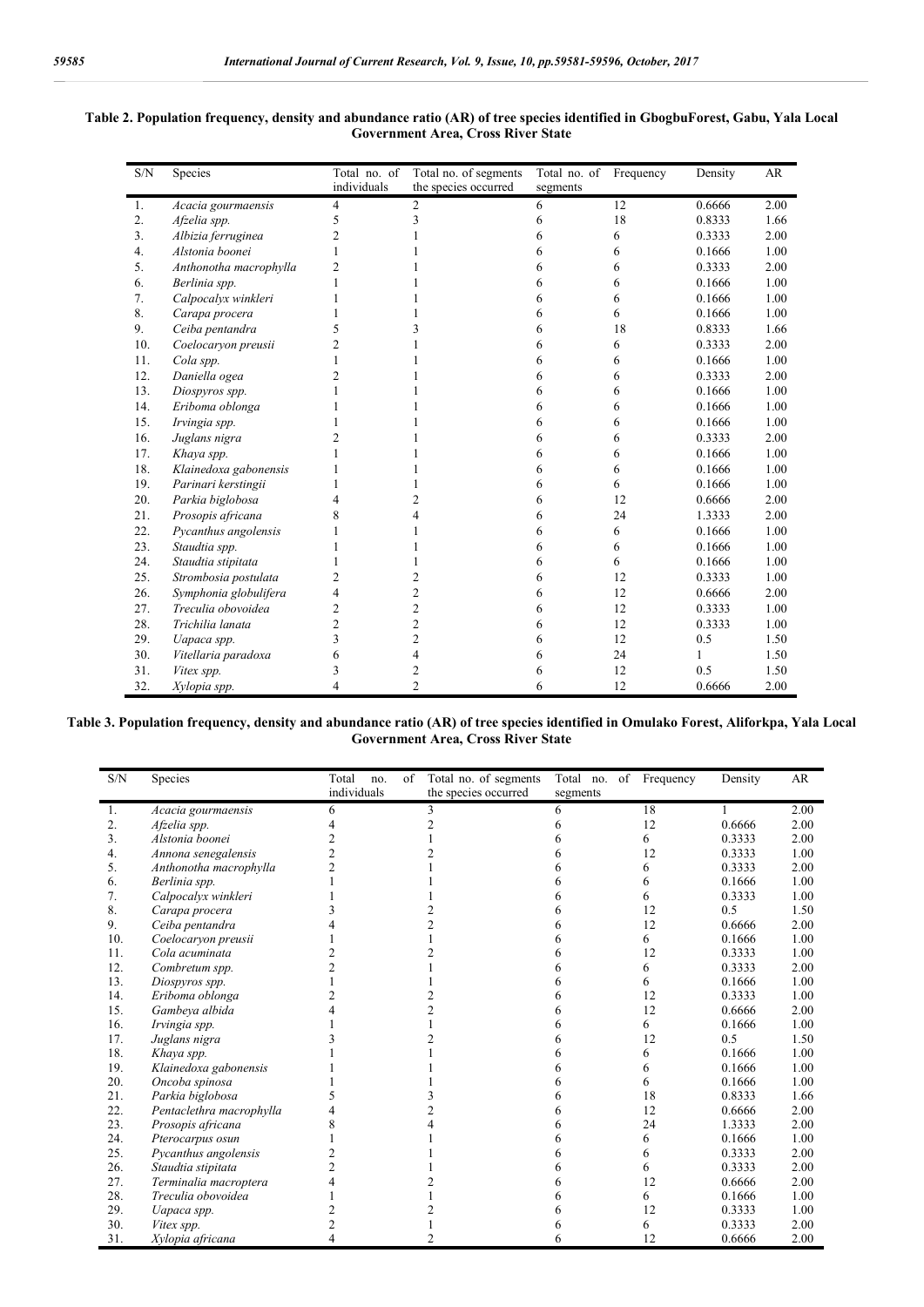## **Table. 4. Population frequency, density and abundance ratio (AR) of tree species identified in Aragban Forest, Mbube, Ogoja Local Government Area, Cross River State**

| S/N      | Species                                  | Total no. of            | Total no. of segments                              | Total no. of Frequency |          | Density       | AR           |
|----------|------------------------------------------|-------------------------|----------------------------------------------------|------------------------|----------|---------------|--------------|
|          |                                          | individuals             | the species occurred                               | segments               |          |               |              |
| 1.       | Alchornea laxiflora                      | $\overline{c}$          | $\overline{2}$                                     | 6                      | 12       | 0.3333        | 1.00         |
| 3.       | Anacardium occidentale                   | 3                       | 2                                                  | 6                      | 12       | 0.5           | 1.50         |
| 4.       | Anogeissus leiocarpus                    | 1                       | $\mathbf{1}$                                       | 6                      | 6        | 0.1666        | 1.00         |
| 5.       | Anthonotha macrophylla                   | 5                       | 2                                                  | 6                      | 12       | 0.8333        | 2.50         |
| 6.<br>7. | Antians welwitschii                      | 2<br>3                  | $\overline{\mathbf{c}}$<br>$\overline{\mathbf{c}}$ | 6<br>6                 | 12<br>12 | 0.3333<br>0.5 | 1.00<br>1.50 |
| 8.       | Antrocaryon micrasta                     | 3                       | $\overline{c}$                                     | 6                      | 12       | 0.5           | 1.50         |
| 9.       | Baillenolla toxisperma<br>Blighia sapida | 1                       | 1                                                  | 6                      | 6        | 0.1666        | 1.00         |
| 10.      | Bombax costatum                          | 4                       | 2                                                  | 6                      | 12       | 0.6666        | 2.00         |
| 11.      | Cederella spp.                           | $\overline{c}$          | $\overline{c}$                                     | 6                      | 12       | 0.3333        | 1.00         |
| 12.      | Ceiba pentandra                          | 7                       | 3                                                  | 6                      | 18       | 1.1666        | 2.40         |
| 13.      | Chrysophyllum albidum                    | 3                       | 3                                                  | 6                      | 18       | 0.5           | 1.00         |
| 14.      | Cocos nucifera                           | 4                       | 3                                                  | 6                      | 18       | 0.6666        | 1.33         |
| 15.      | Cola nitida                              | 3                       | 3                                                  | 6                      | 18       | 0.5           | 1.00         |
| 16.      | Combretodendron macrocarpum              | $\mathbf{1}$            | $\overline{\mathbf{c}}$                            | 6                      | 12       | 0.1666        | 0.50         |
| 17.      | Dacryodes edulis                         | 4                       | 3                                                  | 6                      | 18       | 0.6666        | 1.33         |
| 18.      | Dennittia tripetala                      | 2                       | $\mathbf{1}$                                       | 6                      | 6        | 0.3333        | 2.00         |
| 19.      | Elaeis guinensis                         | 4                       | 2                                                  | 6                      | 12       | 0.6666        | 2.00         |
| 20.      | Erythrina senegalensis                   | 4                       | 3                                                  | 6                      | 18       | 0.6666        | 1.33         |
| 21.      | Fagara macrophylla                       | 2                       | $\mathbf{1}$                                       | 6                      | 6        | 0.3333        | 2.00         |
| 22.      | Ficus capensis                           | $\overline{c}$          | 2                                                  | 6                      | 12       | 0.3333        | 1.00         |
| 23.      | Ficus mucuso                             | $\overline{c}$          | $\mathbf{1}$                                       | 6                      | 6        | 0.3333        | 2.00         |
| 24.      | Gambeya albida                           | 3                       | 2                                                  | 6                      | 12       | 0.5           | 1.50         |
| 25.      | Garcinia kola                            | 4                       | $\overline{c}$                                     | 6                      | 12       | 0.6666        | 2.00         |
| 26.      | Guarea cedrata                           | 2                       | 1                                                  | 6                      | 6        | 0.3333        | 2.00         |
| 27.      | Hunteria umbellata                       | $\overline{\mathbf{c}}$ | $\mathbf{1}$                                       | 6                      | 6        | 0.3333        | 2.00         |
| 28.      | Irvingia grandifolia                     | 3                       | $\overline{c}$                                     | 6                      | 12       | 0.5           | 1.50         |
| 29.      | Juglans nigra                            | 6                       | 4                                                  | 6                      | 24       | 1             | 1.50         |
| 30.      | Khaya grandifoliola                      | 4                       | 3                                                  | 6                      | 18       | 0.6666        | 1.33         |
| 31.      | Khaya senegalensis                       | 2                       | $\overline{c}$                                     | 6                      | 12       | 0.3333        | 1.00         |
| 32.      | Klainedoxa gabonensis                    | 2                       | 1                                                  | 6                      | 6        | 0.3333        | 2.00         |
| 33.      | Maesopsis eminii                         | 1                       | 1                                                  | 6                      | 6        | 0.1666        | 1.00         |
| 34.      | Mansonia altissima                       | 3                       | 2                                                  | 6                      | 12       | 0.5           | 1.50         |
| 35.      | Memocylon blakeoides                     | 2                       | $\mathbf{1}$                                       | 6                      | 6        | 0.3333        | 2.00         |
| 36.      | Milicia excelsa                          | 3                       | 2                                                  | 6                      | 12       | 0.5           | 1.50         |
| 37.      | Monodora myristisca                      | 4                       | $\overline{c}$                                     | 6                      | 12       | 0.6666        | 2.00         |
| 38.      | Moringa olefeira                         | 4                       | 3                                                  | 6                      | 18       | 0.6666        | 1.33         |
| 39.      | Myrianthus arboreus                      | 2                       | $\overline{\mathbf{c}}$                            | 6                      | 12       | 0.3333        | 1.00         |
| 40.      | Parkia biglobosa                         | 5                       | 3                                                  | 6                      | 18       | 0.8333        | 1.66         |
| 41.      | Pentaclethra macrophylla                 | 5                       | $\overline{\mathbf{c}}$                            | 6                      | 12       | 0.8333        | 2.50         |
| 42.      | Pentadesma butyracea                     | 3                       | $\overline{\mathbf{c}}$                            | 6                      | 12       | 0.5           | 1.50         |
| 43.      | Prosopis africana                        | 8                       | 4                                                  | 6                      | 24       | 1.3333        | 2.00         |
| 44.      | Pterocarpus millbraedii                  | 5                       | 2                                                  | 6                      | 12       | 0.8333        | 2.50         |
| 45.      | Pterocarpus spp.                         | 4                       | $\overline{\mathbf{c}}$                            | 6                      | 12       | 0.6666        | 2.00         |
| 46.      | Pycanthus angolensis                     | 6                       | 3                                                  | 6                      | 18       | 1             | 2.00         |
| 47.      | Staudtia stipitata                       | 3                       | 3                                                  | 6                      | 18       | 0.5           | 1.00         |
| 48.      | Sterculia oblonga                        | 4                       | 2                                                  | 6                      | 12       | 0.3333        | 2.00         |
| 49.      | Terminalia ivorensis                     | 1                       | $\mathbf{1}$                                       | 6                      | 6        | 0.1666        | 1.00         |
| 50.      | Terminalia superb                        | 4                       | $\overline{c}$                                     | 6                      | 12       | 0.6666        | 2.00         |
| 51.      | Tetrapleura tetraptera                   | 5                       | 3                                                  | 6                      | 18       | 0.8333        | 1.66         |
| 52.      | Treculia africana                        | 6                       | 3                                                  | 6                      | 18       | 1             | 2.00         |
| 53.      | Uapaca spp.                              | 1                       | 1                                                  | 6                      | 6        | 0.1666        | 1.00         |
| 54.      | Vitellaria paradoxa                      | 6                       | 3                                                  | 6                      | 18       | 1             | 2.00         |
| 55.      | Vitex spp.                               | 4                       | 3                                                  | 6                      | 18       | 0.6666        | 1.33         |
| 56.      | Xylopia aethiopica                       | 5                       | 3                                                  | 6                      | 18       | 0.8333        | 1.66         |

*Prosopis africana* and *Vitellaria paradoxa* had the highest density of 1.3333 stem/ha each and was preceded by *Pentaclethra macrophylla* and *Ceiba pentandra* with a population density of 1.1666 stem/ha each. *Moringa olefeira*, *Parkia biglobosa*, *Tetrapleura tetraptera* and *Xylopia spp*. had 1 stem/ha each while the lowest population density of 0.1666 stem/ha occurred in 10 species. *Milicia excelsa* had the highest abundance ratio (2.50) followed by *Albizia zygia*, *Parkia biglobosa* and some species with (2.00) while *Pentaclethra macrophylla* had abundance of (1.75). The least abundance ratio was (1.00). Results of population frequency, density and abundance of tree species in Aguomoh forest (Table 6) shows that *Anthonotha macrophylla*, *Ceiba pentandra*, *Milicia excelsa*, *Prosopis africana* and *Xylopia aethiopica* had the

highest population frequency of (24%) each preceded by *Afzelia africana*, *Bombax costatum*, *Chrysophyllum spp*., *Ficus mucuso*, *Parkia biglobosa* and *Pentaclethra macrophylla* with 18% each. The least population frequency was 6%. *Prosopis africana* and *Anthonotha macrophylla* had the loftiest density of 1.1666 stem/ha each followed by *Afzelia africana*, *Ceiba pentandra*, *Chrysophyllum spp*., *Milicia excelsa*, *Parkia biglobosa*, *Vitellaria paradoxa* and *Xylopia aethiopica* with 1 stem/ha each. *Cedrella sp*., *Lophira alata*, *Mansonia altissima* and *Newbouldia laevis* had a population density of 0.5 stem/ha each. *Pentaclethra macrophylla* and some species had the lowest population density of 0.1666 stem/ha. *Parkia biglobosa* and some species had the highest abundance ratio of (2.00) followed by *Prosopis africana* (1.75) while *Pentaclethra macrophylla* had (1.33). The least abundance ratio was (1.00).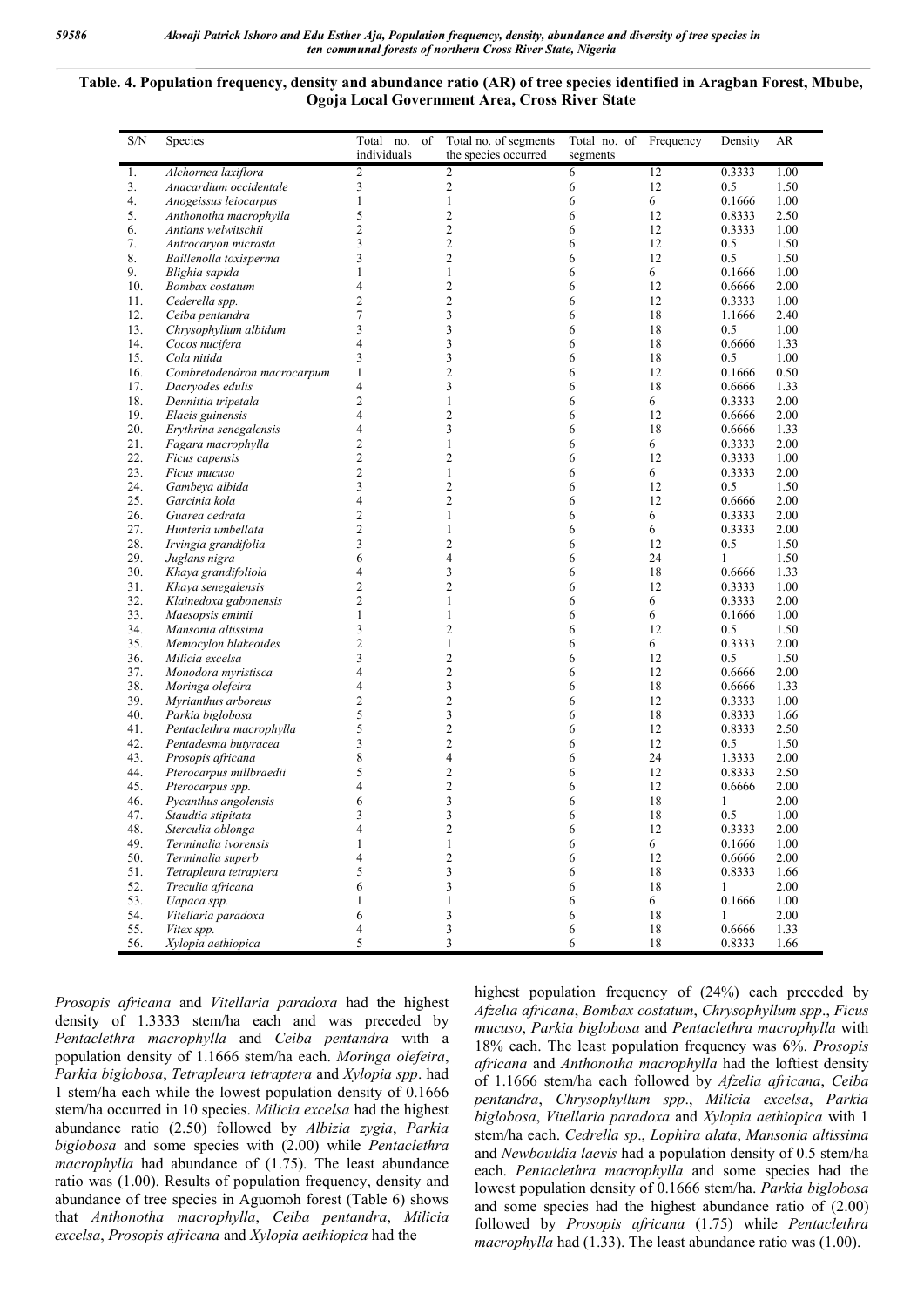#### **Table. 5. Population frequency, density and abundance ratio (AR) of tree species identified in Abeya Forest, Winniba-Ekajuk, Ogoja Local Government Area, Cross River State**

| S/N        | Species                                   | Total no. of<br>individuals    | Total no. of segments<br>the species occurred | Total no. of Frequency<br>segments |         | Density          | AR           |
|------------|-------------------------------------------|--------------------------------|-----------------------------------------------|------------------------------------|---------|------------------|--------------|
| 1.         | Albizia zygia                             | $\boldsymbol{2}$               | $\mathbf{1}$                                  | 6                                  | 12      | 0.3333           | 2.00         |
| 2.         | Anacardium occidentale                    | $\mathfrak{Z}$                 | $\mathbf{2}$                                  | 6                                  | 12      | 0.5              | 1.50         |
| 3.         | Anthonotha macrophylla                    | $\overline{c}$                 | 1                                             | 6                                  | 6       | 0.3333           | 1.50         |
| 4.         | Antrocaryon micrasta                      | $\mathbf{1}$                   | 1                                             | 6                                  | 6       | 0.1666           | 1.00         |
| 5.         | Berlinia spp.                             | 3                              | 2                                             | 6                                  | 12      | 0.5              | 1.50         |
| 6.         | Bombax brevicuspe                         | $\overline{2}$                 | 1                                             | 6                                  | 6       | 0.3333           | 2.00         |
| 7.         | Bombax costatum                           | 3                              | 2                                             | 6                                  | 12      | 0.5              | 1.50         |
| 8.         | Brachystegia nigerica                     | $\mathbf{1}$                   | 1                                             | 6                                  | 6       | 0.1666           | 1.00         |
| 9.         | Calpocalyx winkleri                       | 3                              | $\overline{c}$                                | 6                                  | 12      | 0.5              | 1.50         |
| 10.        | Carapa procera                            | $\overline{2}$                 | 1                                             | 6                                  | 6       | 0.3333           | 2.00         |
| 11.        | Ceiba pentandra                           | $\tau$                         | 4                                             | 6                                  | 24      | 1.1666           | 1.75         |
| 12.        | Chrysophylum spp.                         | $\overline{4}$                 | $\overline{c}$                                | 6                                  | 12      | 0.6666           | 2.00         |
| 13.        | Cleistopholis patens                      | 3                              | $\overline{c}$                                | 6                                  | 12      | 0.5              | 1.50         |
| 14.        | Cocos nucifera                            | $\overline{2}$                 | 1                                             | 6                                  | 6       | 0.3333           | 2.00         |
| 15.        | Coelocaryon preusii                       | $\mathbf{1}$                   | 1                                             | 6                                  | 6       | 0.1666           | 1.00         |
| 16.        | Cola nitida                               | $\overline{2}$                 | $\overline{c}$                                | 6                                  | 12      | 0.3333           | 1.00         |
| 17.<br>18. | Cordia millenii                           | $\mathbf{1}$<br>$\overline{c}$ | $\mathbf{1}$<br>2                             | 6<br>6                             | 6<br>12 | 0.1666<br>0.3333 | 1.00<br>1.00 |
| 19.        | Cyliocodiscus gabonensis                  | $\overline{4}$                 | $\overline{c}$                                | 6                                  | 12      | 0.6666           | 2.00         |
| 20.        | Daniella ogea<br>Diospyros mesipiliformes | $\overline{c}$                 | 1                                             | 6                                  | 6       | 0.3333           | 2.00         |
| 21.        | Diospyros spp.                            | 3                              | 2                                             | 6                                  | 12      | 0.5              | 1.50         |
| 22.        | Elaeis guinensis                          | $\overline{4}$                 | 2                                             | 6                                  | 12      | 0.6666           | 2.00         |
| 23.        | Ficus capensis                            | $\overline{2}$                 | 1                                             | 6                                  | 6       | 0.3333           | 2.00         |
| 24.        | Ficus mucuso                              | 3                              | 2                                             | 6                                  | 12      | 0.5              | 1.50         |
| 25.        | Funtumia elastica                         | $\overline{2}$                 | 1                                             | 6                                  | 6       | 0.3333           | 2.00         |
| 26.        | Garcinia kola                             | 3                              | $\overline{c}$                                | 6                                  | 12      | 0.5              | 1.50         |
| 27.        | Gliricidia sepium                         | 1                              | 1                                             | 6                                  | 6       | 0.1666           | 1.00         |
| 28.        | Guibourtia spp.                           | $\mathbf{1}$                   | 1                                             | 6                                  | 6       | 0.1666           | 2.00         |
| 29.        | Hunteria umbellata                        | $\overline{2}$                 | $\overline{c}$                                | 6                                  | 12      | 0.3333           | 1.00         |
| 30.        | Irvingia gabonensis                       | $\overline{c}$                 | $\mathbf{1}$                                  | 6                                  | 6       | 0.3333           | 2.00         |
| 31.        | Irvingia grandifolia                      | 3                              | $\overline{c}$                                | 6                                  | 12      | 0.5              | 1.50         |
| 32.        | Juglans nigra                             | $\overline{4}$                 | $\overline{c}$                                | 6                                  | 12      | 0.6666           | 2.00         |
| 33.        | Khaya grandifolia                         | $\overline{2}$                 | 1                                             | 6                                  | 6       | 0.3333           | 2.00         |
| 34.        | Khaya ivorensis                           | 4                              | 2                                             | 6                                  | 12      | 0.6666           | 2.00         |
| 35.        | Klainedoxa gabonensis                     | 1                              | 1                                             | 6                                  | 6       | 0.1666           | 1.00         |
| 36.        | Lannea welwitschi                         | 1                              | 1                                             | 6                                  | 6       | 0.1666           | 1.00         |
| 37.        | Lophira alata                             | 1                              | 1                                             | 6                                  | 6       | 0.1666           | 1.00         |
| 38.        | Maesobotyra bateri                        | $\overline{4}$                 | $\overline{c}$                                | 6                                  | 12      | 0.6666           | 2.00         |
| 39.        | Mansonia altissima                        | 4                              | $\overline{c}$                                | 6                                  | 12      | 0.6666           | 2.00         |
| 40.        | Milicia excelsa                           | 5                              | $\overline{c}$                                | 6                                  | 12      | 0.8333           | 2.50         |
| 41.        | Moringa oleifeira                         | 6                              | 3                                             | 6                                  | 18      | 1                | 2.00         |
| 42.        | Parkia biglobosa                          | 6                              | 3                                             | 6                                  | 18      | 1                | 2.00         |
| 43.        | Pentaclethra macrophylla                  | 7                              | 4                                             | 6                                  | 24      | 1.1666           | 1.75         |
| 44.        | Polyalthia suaveolens                     | $\overline{2}$                 | 1                                             | 6                                  | 6       | 0.3333           | 2.00         |
| 45.        | Polyceratocarpus parvifllorus             | $\overline{c}$                 | 1                                             | 6                                  | 6       | 0.3333           | 2.00         |
| 46.        | Prosopis africana                         | 8                              | 4                                             | 6                                  | 24      | 1.3333           | 2.00         |
| 47.        | Pycanthus angloensis                      | $\mathbf{2}$                   |                                               | 6                                  | 6       | 0.3333           | 2.00         |
| 48.        | Ricinodendron heudoelotii                 | $\sqrt{2}$                     | 1                                             | 6                                  | 6       | 0.3333           | 2.00         |
| 49.        | Strombosia postulata                      | $\overline{c}$                 | 1                                             | 6                                  | 6       | 0.3333           | 2.00         |
| 50.        | Symphonia globulifera                     | 3                              | 2                                             | 6                                  | 12      | 0.5              | 1.50         |
| 51.        | Tetrapleura tetraptera                    | 6                              | 3                                             | 6                                  | 18      | 1                | 2.00         |
| 52.        | Detarium senegalense                      | $\overline{2}$                 | 1                                             | 6                                  | 6       | 0.3333           | 2.00         |
| 53.        | Treculia africana                         | $\overline{4}$                 | 2                                             | 6                                  | 12      | 0.6666           | 2.00         |
| 54.        | Uvariopsis dioica                         | 3                              | $\overline{c}$<br>$\overline{\mathbf{4}}$     | 6                                  | 12      | 0.5<br>1.3333    | 1.50         |
| 55.<br>56. | Vitellaria paradoxa                       | $\,$ 8 $\,$                    |                                               | 6                                  | 24      |                  | 2.00         |
|            | Vitex doniana                             | $\mathbf{2}$<br>6              | $\mathbf{1}$<br>3                             | 6<br>6                             | 6<br>18 | 0.3333           | 2.00<br>2.00 |
| 57.        | Xylopia spp.                              |                                |                                               |                                    |         | $\mathbf{1}$     |              |

### **Table 6. Population frequency, density and abundance ratio (AR) of tree species identified in Aguomoh forest, Afrike, Bekwarra Local Government Area, Cross River State**

| S/N | <b>Species</b>         | Total<br>no. of | no. of segments<br>Total | Total no. of | Frequency | Density | AR       |
|-----|------------------------|-----------------|--------------------------|--------------|-----------|---------|----------|
|     |                        | individuals     | the species occurred     | segments     |           |         |          |
|     | Afzelia africana       |                 |                          |              | 18        |         | 2.00     |
|     | Afzelia spp.           |                 |                          |              |           | 0.1666  | 1.00     |
|     | Albizia zygia          |                 |                          |              |           | 0.6666  | 2.00     |
| 4.  | Alchornea cordifolia   |                 |                          |              | 12        | 0.3333  | 1.00     |
|     | Alstonia boonei        |                 |                          |              |           | 0.3333  | 2.00     |
| O.  | Anogeissus leiocarpus  |                 |                          |              |           | 0.3333  | 1.00     |
|     | Anthonotha macrophylla |                 |                          |              | 24        | 1.1666  | 1.75     |
| 8.  | Antrocaryon micrasta   |                 |                          |              | h         | 0.1666  | 1.00     |
| 9.  | Baillenolla toxisperma |                 |                          |              |           | 0.1666  | 1.00     |
| 10. | Berlinia grandiflora   |                 |                          |              |           | 0.1666  | $1.00\,$ |
|     |                        |                 |                          |              |           |         | Continue |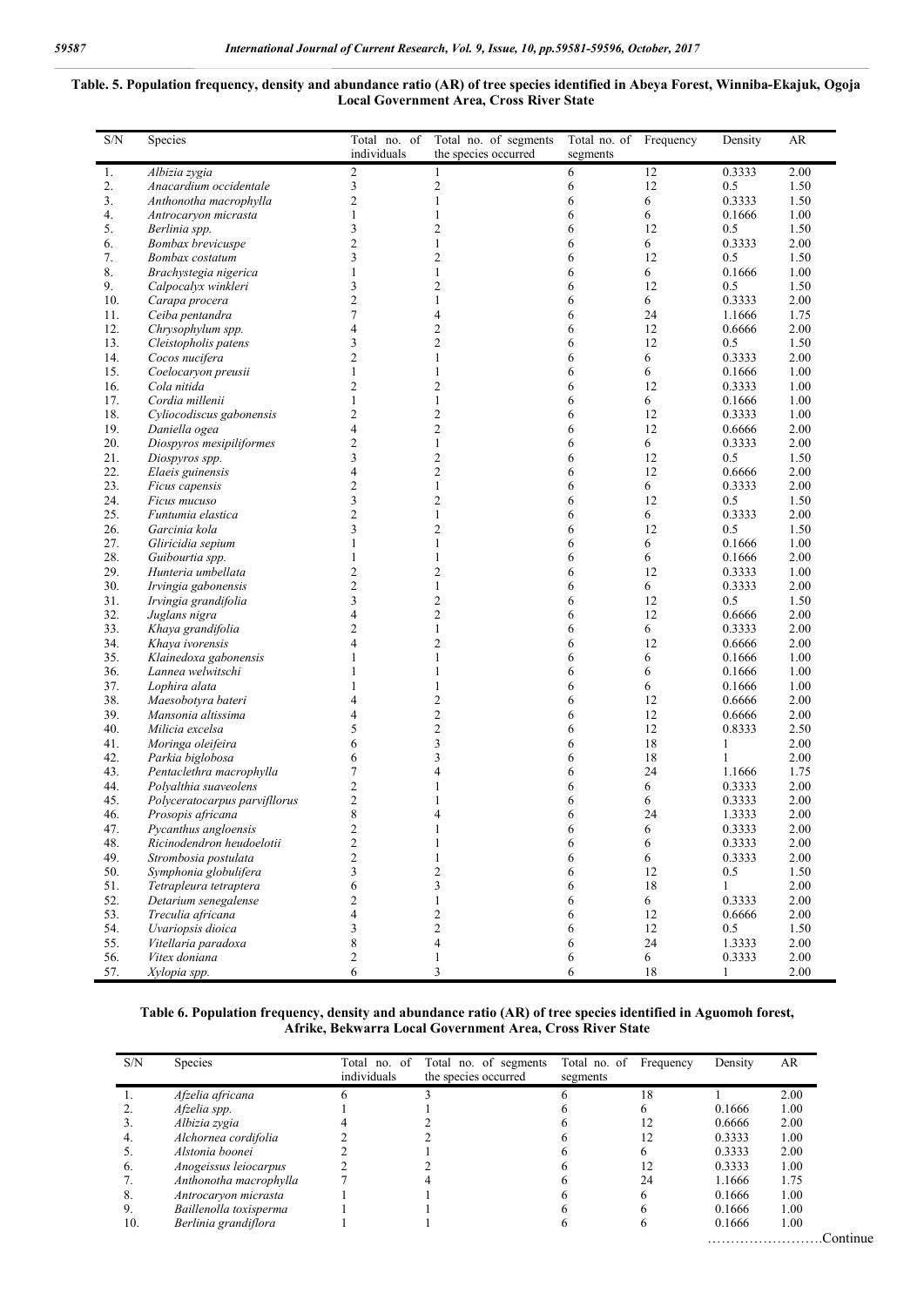| 11. | <b>Bombax</b> costatum        | 4                        | 3              | 6 | 18 | 0.6666       | 1.33 |
|-----|-------------------------------|--------------------------|----------------|---|----|--------------|------|
| 12. | Carapa procera                | $\overline{c}$           | $\overline{c}$ | 6 | 12 | 0.3333       | 1.00 |
| 13. | Cedrella spp.                 | 3                        | $\overline{c}$ | 6 | 12 | 0.5          | 1.50 |
| 14. | Ceiba pentandra               | 6                        | $\overline{4}$ | 6 | 24 | $\mathbf{1}$ | 1.50 |
| 15. | Chrysophyllum spp.            | 6                        | 3              | 6 | 18 | $\mathbf{1}$ | 2.00 |
| 16. | Chrysophylum albidum          | 4                        | $\overline{c}$ | 6 | 12 | 0.6666       | 2.00 |
| 17. | Cleistopholis patens          | $\overline{2}$           | $\overline{c}$ | 6 | 12 | 0.3333       | 1.00 |
| 18. | Cocos nucifera                | $\overline{2}$           | $\mathbf{1}$   | 6 | 6  | 0.3333       | 2.00 |
| 19. | Coelocaryon preusii           | 1                        | $\mathbf{1}$   | 6 | 6  | 0.1666       | 1.00 |
| 20. | Cola millenii                 | 1                        | $\mathbf{1}$   | 6 | 6  | 0.1666       | 1.00 |
| 21. | Cola nitida                   | 1                        | 1              | 6 | 6  | 0.1666       | 1.00 |
| 22. | Dennittia tripetala           | 1                        | $\mathbf{1}$   | 6 | 6  | 0.1666       | 1.00 |
| 23. | Elaeis guinensis              | $\overline{\mathcal{L}}$ | $\overline{c}$ | 6 | 12 | 0.6666       | 2.00 |
| 24. | Eriboma oblonga               | 1                        | $\mathbf{1}$   | 6 | 6  | 0.1666       | 1.00 |
| 25. | Ficus capensis                | 2                        | $\overline{c}$ | 6 | 12 | 0.3333       | 1.00 |
| 26. | Ficus exasperata              | $\overline{\mathcal{L}}$ | 3              | 6 | 18 | 0.6666       | 1.33 |
| 27. | Funtumia elastica             | $\overline{2}$           | 1              | 6 | 6  | 0.3333       | 2.00 |
| 28. | Gambeya albida                | 1                        | 1              | 6 | 6  | 0.1666       | 1.00 |
| 29. | Garcinia kola                 | $\overline{c}$           | $\mathbf{1}$   | 6 | 6  | 0.3333       | 2.00 |
| 30. | Gliricidia sepium             | 1                        | $\mathbf{1}$   | 6 | 6  | 0.1666       | 1.00 |
| 31. | Hunteria umbellata            | 1                        | $\mathbf{1}$   | 6 | 6  | 0.1666       | 1.00 |
| 32. | Irvingia gabonensis           | $\overline{\mathcal{L}}$ | $\overline{2}$ | 6 | 12 | 0.6666       | 2.00 |
| 33. | Irvingia spp.                 | $\overline{2}$           | $\mathbf{1}$   | 6 | 6  | 0.3333       | 2.00 |
| 34. | Juglans nigra                 | $\overline{2}$           | 1              | 6 | 6  | 0.3333       | 2.00 |
| 35. | Lannea welwitschi             | $\mathbf{1}$             | $\mathbf{1}$   | 6 | 6  | 0.1666       | 1.00 |
| 36. | Lophira alata                 | 3                        | $\overline{c}$ | 6 | 12 | 0.5          | 1.50 |
| 37. | Mansonia altissima            | 3                        | $\overline{c}$ | 6 | 12 | 0.5          | 1.50 |
| 38. | Milicia excelsa               | 6                        | $\overline{4}$ | 6 | 24 | $\mathbf{1}$ | 1.50 |
| 40. | Moringa olefeira              | 4                        | $\overline{c}$ | 6 | 12 | 0.6666       | 2.00 |
| 41. | Newbouldia laevis             | 3                        | $\mathfrak{2}$ | 6 | 12 | 0.5          | 1.50 |
| 42. | Parkia biglobosa              | 6                        | 3              | 6 | 18 | 1            | 2.00 |
| 43. | Pentaclethra macrophylla      | 4                        | 3              | 6 | 18 | 0.6666       | 1.33 |
| 44. | Polyalthia suaveolens         | 1                        | $\mathbf{1}$   | 6 | 6  | 0.1666       | 1.00 |
| 45. | Polyceratocarpus parvifllorus | 1                        | $\mathbf{1}$   | 6 | 6  | 0.1666       | 1.00 |
| 46. | Prosopis africana             | $\overline{7}$           | 4              | 6 | 24 | 1.1666       | 1.75 |
| 47. | Pterocarpus erinaceous        | 1                        | $\mathbf{1}$   | 6 | 6  | 0.1666       | 1.00 |
| 48. | Pycanthus spp.                | $\overline{\mathbf{3}}$  | $\overline{c}$ | 6 | 12 | 0.5          | 1.50 |
| 49. | Rauwolfia vomitora            | 1                        | $\mathbf{1}$   | 6 | 6  | 0.1666       | 1.00 |
| 50. | Strombosia postulata          | 1                        | $\mathbf{1}$   | 6 | 6  | 0.1666       | 1.00 |
| 51. | Symphonia globulifera         | $\overline{c}$           | $\mathbf{1}$   | 6 | 6  | 0.3333       | 2.00 |
| 52. | Terminalia macroptera         | $\overline{4}$           | $\overline{c}$ | 6 | 12 | 0.6666       | 2.00 |
| 53. | Terminalia superb             | 1                        | $\mathbf{1}$   | 6 | 6  | 0.1666       | 1.00 |
| 54. | Tetrapleura tetraptera        | $\overline{2}$           | 2              | 6 | 12 | 0.3333       | 1.00 |
| 55. | Thaumatococus daniella        | 1                        | $\mathbf{1}$   | 6 | 6  | 0.1666       | 1.00 |
| 56. | Treculia africana             | 1                        | $\mathbf{1}$   | 6 | 16 | 0.1666       | 1.00 |
|     |                               | 1                        | 1              |   |    |              |      |
| 57. | Treculia obovoidea            | $\overline{2}$           | $\mathbf{1}$   | 6 | 6  | 0.1666       | 1.00 |
| 58. | Uapaca spp.                   |                          |                | 6 | 6  | 0.3333       | 2.00 |
| 59. | Uvariopsis dioica             | 1                        | $\mathbf{1}$   | 6 | 6  | 0.1666       | 1.00 |
| 60. | Vitellaria paradoxa           | 6                        | 3              | 6 | 18 | 1            | 2.00 |
| 61. | Xylopia aethiopica            | 6                        | 4              | 6 | 24 | $\mathbf{1}$ | 1.50 |
| 62. | Xylopia africana              | 1                        | $\mathbf{1}$   | 6 | 6  | 0.1666       | 1.00 |

Results of population frequency, density and abundance of tree species in Ukpah forest (Table 7) shows that *Ceiba pentandra*, *Prosopis africana* and *Vitex spp*. had the highest frequency of (24%) each followed by *Parkia biglobosa*, *Pentaclethra macrophylla* and *Vitellaria paradoxa* with 18% each.

The least population frequency was observed in species such as *Vitex spp*., *Uvariopsis dioica* and *Treculia obovoideae* which had a population frequency of 6% each. *Ceiba pentandra*, *Parkia biglobosa*, *Prosopis africana*, *Vitellaria paradoxa* and *Vitex doniana* had the highest density of 1 stem/ha and was preceded by *Pentaclethra macrophylla* with 0.8333 stem/ha. *Anthonotha macrophylla* and *Cedrella spp*. had a population density of 0.5 stem/ha while the lowest population density of 0.1666 stem/ha occurred in 20 species. *Parkia biglobosa*, *Anona senegalensis*, *Cocos nucifera*, *Elaeis guinensis* and some species had the highest abundance ratio of (2.00) followed by *Pentaclethra macrophylla* (1.66). *Anthonotha macrophylla*, *Cedrella spp*. and *Ceiba pentandra* had abundance ratio of (1.50) while the least was (1.00).

Results of population frequency, density and abundance of tree species in Alege forest (Table 8) shows that *Prosopis africana* had the highest frequency(24%) followed by *Albizia lebbeck*, *Albizia zygia*, *Angylocalyx zenkeri*, *Ceiba pentandra*, *Garcinia kola*, *Parkia biglobosa* and *Pentaclethra macrophylla* with 18% each. The lowest frequency was 6%. *Pentaclethra macrophylla* and *Prosopis africana* had the loftiestdensity of 1 stem/ha and was preceded by *Tetrapleura tetraptera* with 0.8333 stem/ha and *Parkia biglobosa* with a population density of 0.6666 stem/ha. *Albuca nigritans*, *Alstonia boonei*, *Anacardium occidentale*, *Berlinia grandiflora*, *Pterocarpus osun* and *Pycanthus angolensis* had a population density of 0.5 stem/ha each while the lowest population density of 0.1666 stem/ha occurred in 18 species. *Baphia nitida*, *Brachystegia nigerica*, *Carapa procera*, *Pentaclethra macrophylla* and some species had the highest abundance ratio of (2.00) followed by *Albizia zygia* (1.60) and *Parkia biglobosa* with (1.30) while the least abundance ratio was (1.00).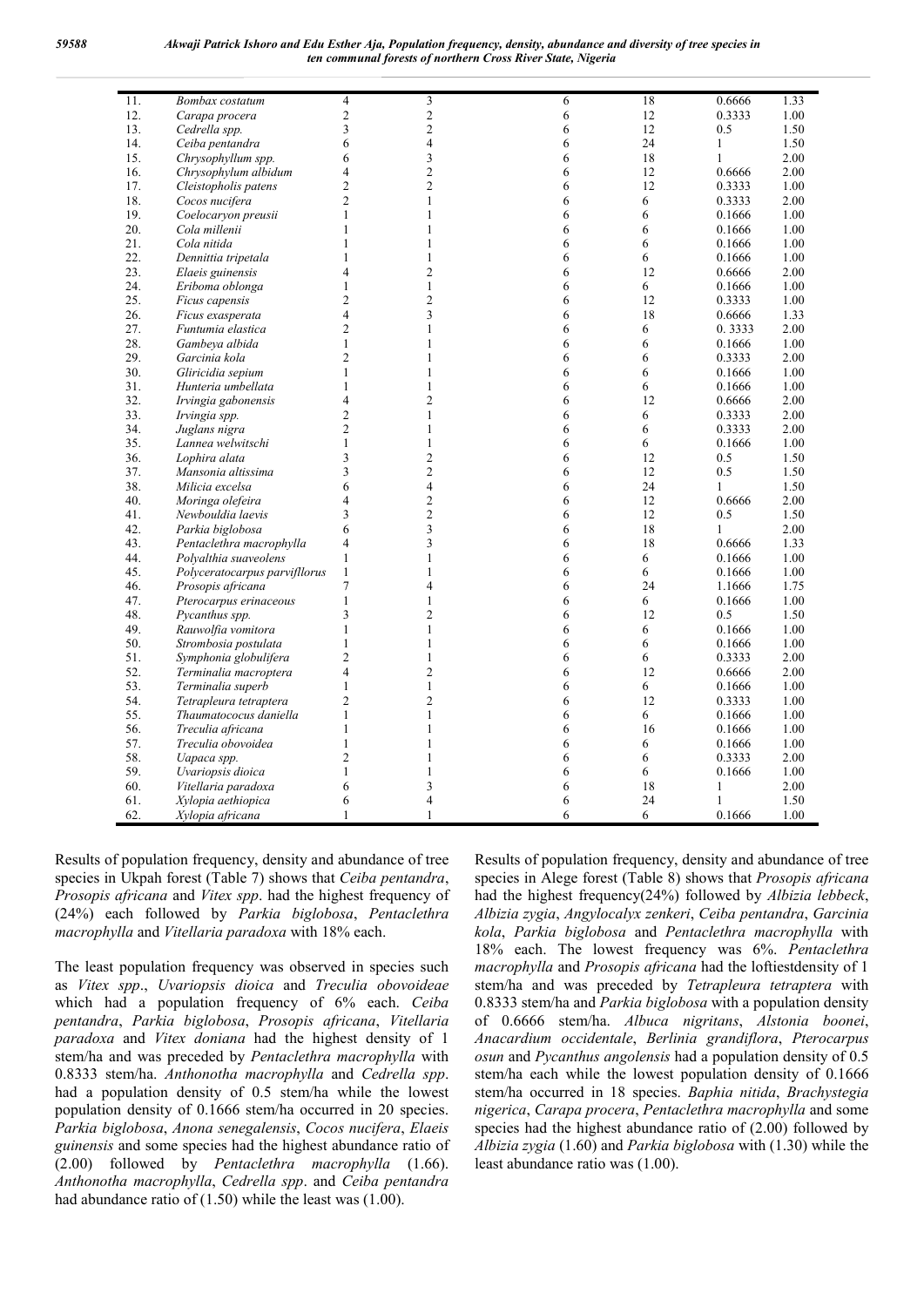### **Table 7. Population frequency, density and abundance ratio (AR) of tree species identified in Ukpah Forest, Bekwarra Local Government Area, Cross River State**

| S/N        | Species                                            | Total no. of             | Total no. of segments   | Total no. of frequency |            | Density          | AR           |
|------------|----------------------------------------------------|--------------------------|-------------------------|------------------------|------------|------------------|--------------|
|            |                                                    | individuals              | the species occurred    | segments               |            |                  |              |
| 1.         | Afzelia spp.                                       | 1                        |                         | 6                      | 6          | 0.1666           | 1.00         |
| 2.         | Albizia lebbeck                                    | $\overline{c}$           | $\overline{\mathbf{c}}$ | 6                      | 12         | 0.3333           | 1.00         |
| 3.         | Albizia zygia                                      | $\overline{c}$           | 2                       | 6                      | 12         | 0.3333           | 1.00         |
| 4.         | Annona senegalensis                                | $\overline{c}$           | 1                       | 6                      | 6          | 0.3333           | 2.00         |
| 5.         | Anthonotha macrophylla                             | 3                        | 2                       | 6                      | 12         | 0.5              | 1.50         |
| 6.         | Antrocaryon micrasta                               | 1                        | 1                       | 6                      | 6          | 0.1666           | 1.00         |
| 7.<br>8.   | Baillenolla toxisperma                             | 1<br>1                   |                         | 6                      | 6          | 0.1666           | 1.00         |
| 9.         | Berlinia grandiflora<br>Bombax costatum            | 1                        |                         | 6<br>6                 | 6<br>6     | 0.1666<br>0.1666 | 1.00<br>1.00 |
| 10.        | Carapa procera                                     | 1                        |                         | 6                      | 6          | 0.1666           | 1.00         |
| 11.        | Cedrella spp.                                      | 3                        | 2                       | 6                      | 12         | 0.5              | 1.50         |
| 12.        | Ceiba pentandra                                    | 6                        | 4                       | 6                      | 24         | 1                | 1.50         |
| 13.        | Chrysophyllum spp.                                 | 1                        |                         | 6                      | 6          | 0.1666           | 1.00         |
| 14.        | Cleistopholis patens                               | $\overline{c}$           | 2                       | 6                      | 12         | 0.3333           | 1.00         |
| 15.        | Cocos nucifera                                     | $\overline{c}$           | 1                       | 6                      | 12         | 0.3333           | 2.00         |
| 16.        | Coelocaryon preusii                                | 1                        | 1                       | 6                      | 6          | 0.1666           | 1.00         |
| 17.        | Cola millenii                                      | 2                        | 2                       | 6                      | 12         | 0.3333           | 1.00         |
| 18.        | Combretodendron spp.                               | $\overline{c}$           | 2                       | 6                      | 12         | 0.3333           | 1.00         |
| 19.        | Cussonia barteri                                   | 1                        | 1                       | 6                      | 6          | 0.1666           | 1.00         |
| 20.        | Elaeis guinensis                                   | 4                        | 2                       | 6                      | 12         | 0.6666           | 2.00         |
| 21.        | Eriboma oblonga                                    | 1                        | 1                       | 6                      | 6          | 0.1666           | 1.00         |
| 22.        | Ficus capensis                                     | 2                        | 2                       | 6                      | 12         | 0.3333           | 1.00         |
| 23.        | Funtumia elastica                                  | 1                        | 1                       | 6                      | 6          | 0.1666           | 1.00         |
| 24.        | Gambeya albida                                     | $\overline{c}$           | 1                       | 6                      | 6          | 0.3333           | 2.00         |
| 25.        | Garcinia kola                                      | $\overline{c}$           | 2                       | 6                      | 12         | 0.3333           | 1.00         |
| 26.        | Guarea cedrata                                     | 1                        | 1                       | 6                      | 6          | 0.1666           | 1.00         |
| 27.        | Guibourtia spp.                                    | 1                        | 1                       | 6                      | 6          | 0.1666           | 1.00         |
| 28.        | Hunteria umbellata                                 | 2                        | 2                       | 6                      | 12         | 0.3333           | 1.00         |
| 29.        | Irvingia gabonensis                                | 1                        | $\mathbf{1}$            | 6                      | 6          | 0.1666           | 1.00         |
| 30.        | Irvingia spp.                                      | $\overline{c}$           | 2                       | 6                      | 12         | 0.3333           | 1.00         |
| 31.        | Juglans nigra                                      | 4                        | 2                       | 6                      | 12         | 0.6666           | 2.00         |
| 32.        | Lannea welwitschi                                  | $\overline{c}$           | $\overline{\mathbf{c}}$ | 6                      | 12         | 0.3333           | 1.00         |
| 33.        | Lophira alata                                      | 4                        | 2                       | 6                      | 12         | 0.6666           | 2.00         |
| 34.        | Mansonia altissima                                 | 2                        | 2                       | 6                      | 12         | 0.3333           | 1.00         |
| 35.        | Milicia excelsa                                    | 1                        | 1                       | 6                      | 6          | 0.1666           | 1.00         |
| 36.        | Monodora myristica                                 | 1                        | 1                       | 6                      | 6          | 0.1666           | 1.00         |
| 37.        | Moringa olefeira                                   | 4                        | 2                       | 6                      | 12         | 0.6666           | 2.00         |
| 38.        | Newbouldia leavis                                  | 1                        |                         | 6                      | 6          | 0.1666           | 1.00         |
| 39.        | Oncoba spinosa                                     | 1                        |                         | 6                      | 6          | 0.1666           | 1.00         |
| 40.        | Parkia biglobosa                                   | 6                        | 3<br>3                  | 6                      | 18         | 1                | 2.00         |
| 41.<br>42. | Pentaclethra macrophylla                           | 1                        |                         | 6                      | 18         | 0.8333<br>0.1666 | 1.66<br>1.00 |
| 43.        | Polyalthia suaveolens                              | $\mathbf{1}$             | 1<br>1                  | 6<br>6                 | 6          | 0.1666           | 1.00         |
| 44.        | Polyceratocarpus parvifllorus<br>Prosopis africana | 6                        | 4                       | 6                      | 6<br>24    | 1                | 1.50         |
| 45.        | Pycanthus angolensis                               | 4                        | $\overline{c}$          | 6                      | 12         | 0.6666           | 2.00         |
| 46.        | Rauwolfia vomitora                                 | $\mathbf{1}$             | $\mathbf{1}$            | 6                      | $\sqrt{6}$ | 0.1666           | 1.00         |
| 47.        | Strombosia spp.                                    | $\mathbf{1}$             | $\mathbf{1}$            | 6                      | 6          | 0.1666           | 1.00         |
| 48.        | Symphonia globulifera                              | $\overline{c}$           | $\overline{c}$          | 6                      | 12         | 0.3333           | 1.00         |
| 49.        | Terminalia macroptera                              | $\mathbf{1}$             | $\mathbf{1}$            | 6                      | 6          | 0.1666           | 1.00         |
| 50.        | Terminalia aviceniodes                             | $\overline{\mathbf{c}}$  | $\overline{\mathbf{c}}$ | 6                      | 12         | 0.3333           | 1.00         |
| 51.        | Tetrapleura tetraptera                             | $\overline{\mathcal{L}}$ | $\overline{c}$          | 6                      | 12         | 0.6666           | 2.00         |
| 52.        | Treculia africana                                  | 4                        | $\overline{c}$          | 6                      | 12         | 0.6666           | 2.00         |
| 53.        | Treculia obovoidea                                 | $\overline{c}$           | $\mathbf{1}$            | 6                      | $\sqrt{6}$ | 0.3333           | 2.00         |
| 54.        | Uvariopsis dioica                                  | $\mathbf{1}$             | $\mathbf{1}$            | 6                      | $\sqrt{6}$ | 0.1666           | 1.00         |
| 55.        | Vitellaria paradoxa                                | 6                        | 3                       | 6                      | 18         | 1                | 2.00         |
| 56.        | Vitex doniana                                      | 6                        | 4                       | 6                      | 24         | 1                | 1.50         |
| 57.        | Vitex spp.                                         | $\mathbf{1}$             | $\mathbf{1}$            | 6                      | 6          | 0.1666           | 1.00         |
| 58.        | Xylopia africana                                   | $\overline{c}$           | 2                       | 6                      | 12         | 0.3333           | 1.00         |

Results of population frequency, density and abundance of tree species in Beteh forest (Table 9) shows that *Prosopis africana* had the highest frequency (30%) followed by *Vitellaria paradoxa* with 24%. *Parkia biglobosa* and *Pentaclethra macrophylla* had frequency of 18% each while the least population frequency was 6% in some species.

*Prosopis africana* had the loftiest density of 1.6666 stem/ha and was preceded by *Vitellaria paradoxa* with 1 stem/ha and *Parkia biglobosa* and *Pentaclethra macrophylla* with population density of 0.8333 stem/ha each. *Elaeis guinensis*, *Ficus capensis*, *Hevea brasilliensis*, *Memocylon blakeoides* and *Polyalthia suaveolens* had a population density of 0.5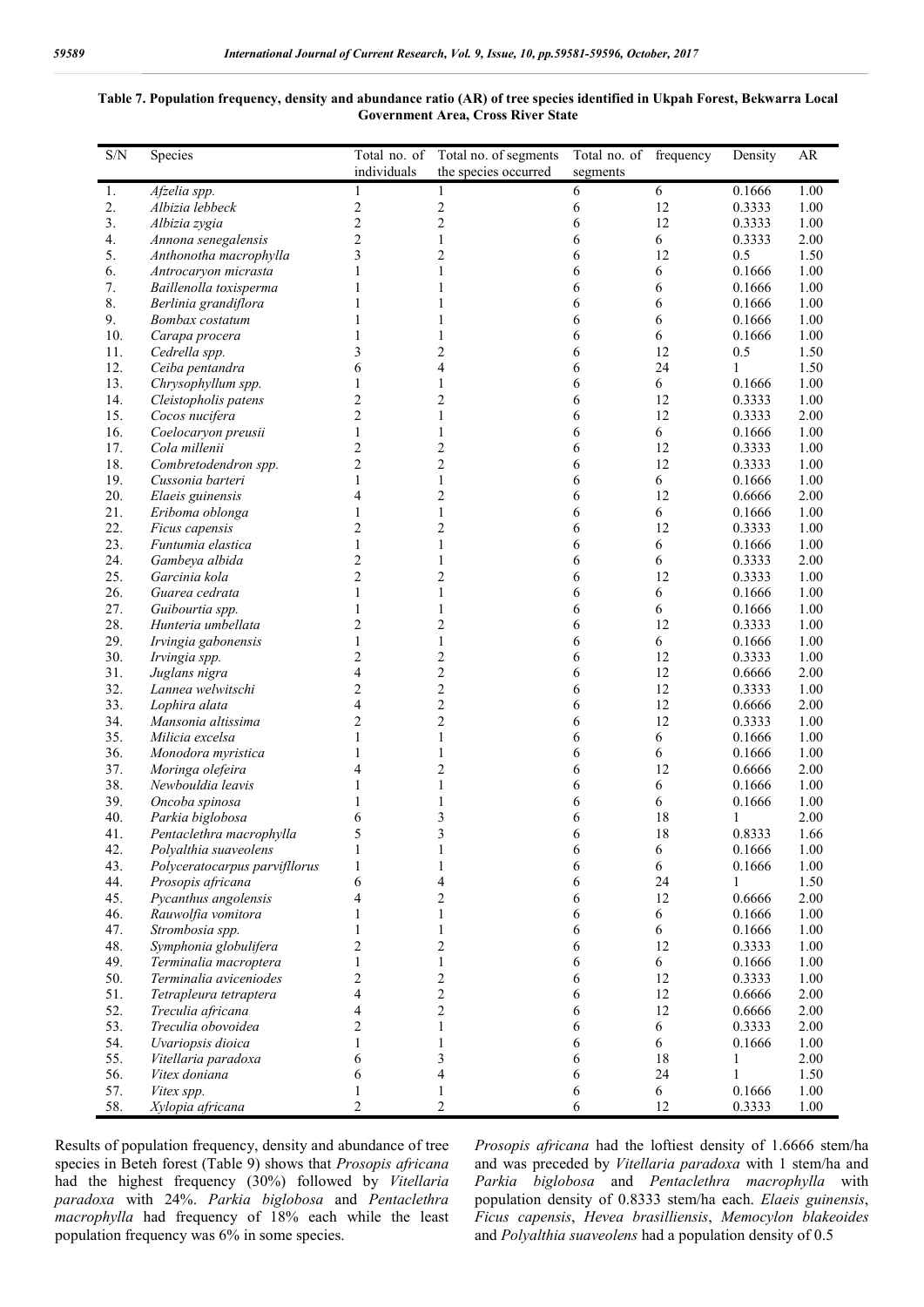#### **Table 8. Population frequency, density and abundance ratio (AR) of tree species identified in Alege Forest, Obudu Local Government Area, Cross River State**

| $\ensuremath{\mathrm{S/N}}$ | Species                                       | Total no. of<br>individual | Total no. of segments<br>the species occurred | Total no. of<br>segments | Frequency | Density          | AR           |
|-----------------------------|-----------------------------------------------|----------------------------|-----------------------------------------------|--------------------------|-----------|------------------|--------------|
| 1.                          | Acacia gourmaensis                            | $\overline{c}$             | $\overline{2}$                                | 6                        | 12        | 0.3333           | 1.00         |
| 2.                          | Albizia lebbeck                               | 4                          | 3                                             | 6                        | 18        | 0.6666           | 1.30         |
| 3.                          | Albizia zygia                                 | 5                          | 3                                             | 6                        | 18        | 0.8333           | 1.60         |
| 4.                          | Albuca nigritans                              | 3                          | $\overline{c}$                                | 6                        | 12        | 0.5              | 1.50         |
| 5.                          | Alstonia boonei                               | 3                          | $\overline{c}$                                | 6                        | 12        | 0.5              | 1.50         |
| 6.                          | Amphimas pterocarpoides                       | $\overline{c}$             | $\overline{2}$                                | 6                        | 12        | 0.3333           | 1.00         |
| 7.<br>8.                    | Anacardium occidentale                        | 3<br>4                     | $\overline{2}$                                | 6                        | 12        | 0.5              | 1.50         |
| 9.                          | Angylocalyx zenkeri<br>Anthonotha macrophylla | 1                          | 3<br>1                                        | 6                        | 18<br>6   | 0.6666           | 1.33<br>1.00 |
| 10.                         | Baillenolla toxisperma                        | 1                          | 1                                             | 6<br>6                   | 6         | 0.1666<br>0.1666 | 1.00         |
| 11.                         | Baphia nitida                                 | 4                          | $\overline{2}$                                | 6                        | 12        | 0.6666           | 2.00         |
| 12.                         | Berlinia grandiflora                          | 3                          | $\overline{2}$                                | 6                        | 12        | 0.5              | 1.50         |
| 13.                         | Brachystegia nigerica                         | $\overline{c}$             | $\mathbf{1}$                                  | 6                        | 6         | 0.3333           | 2.00         |
| 14.                         | Calpocalyx winkleri                           | 1                          | 1                                             | 6                        | 6         | 0.1666           | 1.00         |
| 15.                         | Carapa procera                                | $\overline{c}$             | 1                                             | 6                        | 6         | 0.3333           | 2.00         |
| 16.                         | Cedrella spp.                                 | $\overline{2}$             | 1                                             | 6                        | 6         | 0.3333           | 2.00         |
| 17.                         | Ceiba pentandra                               | 4                          | 3                                             | 6                        | 18        | 0.6666           | 1.30         |
| 18.                         | Chrysophylum albidum                          | 2                          | $\mathbf{1}$                                  | 6                        | 6         | 0.3333           | 2.00         |
| 19.                         | Cleistopholis patens                          | 1                          | $\mathbf{1}$                                  | 6                        | 6         | 0.1666           | 1.00         |
| 20.                         | Cola nitida                                   | 1                          | 1                                             | 6                        | 6         | 0.1666           | 1.00         |
| 21.                         | Cyliodiscus gabonensis                        |                            | 1                                             | 6                        | 6         | 0.1666           | 1.00         |
| 22.                         | Daniella ogea                                 | 1                          | 1                                             | 6                        | 6         | 0.1666           | 1.00         |
| 23.                         | Dennittia tripetala                           | 2                          | $\overline{2}$                                | 6                        | 12        | 0.3333           | 1.00         |
| 24.                         | Diospyros dendo                               | 1                          | $\mathbf{1}$                                  | 6                        | 6         | 0.1666           | 1.00         |
| 25.                         | Diospyros mesipiliformes                      | 1                          | 1                                             | 6                        | 6         | 0.1666           | 1.00         |
| 26.<br>27.                  | Elaeis guinensis                              | 2<br>$\overline{c}$        | $\overline{2}$<br>$\mathbf{1}$                | 6<br>6                   | 12<br>6   | 0.3333<br>0.3333 | 1.00<br>2.00 |
| 28.                         | Ficus exasperata<br>Funtumia elastica         | $\overline{c}$             | $\overline{2}$                                | 6                        | 12        | 0.3333           | 1.00         |
| 29.                         | Garcinia kola                                 | 4                          | 3                                             | 6                        | 18        | 0.6666           | 1.30         |
| 30.                         | Guarea cedrata                                | 1                          | 1                                             | 6                        | 6         | 0.1666           | 1.00         |
| 31.                         | Guibourtia spp.                               | 1                          | 1                                             | 6                        | 6         | 0.1666           | 1.00         |
| 32.                         | Hevea brasilliensis                           | 1                          | 1                                             | 6                        | 6         | 0.1666           | 1.00         |
| 33.                         | Hymenostegia afzelia                          | 2                          | $\overline{2}$                                | 6                        | 12        | 0.3333           | 1.00         |
| 34.                         | Irvingia grandifolia                          | $\overline{\mathbf{c}}$    | $\overline{2}$                                | 6                        | 12        | 0.3333           | 1.00         |
| 35.                         | Juglans nigra                                 | $\overline{c}$             | $\mathbf{1}$                                  | 6                        | 6         | 0.3333           | 2.00         |
| 36.                         | Khaya ivorensis                               | $\overline{2}$             | 1                                             | 6                        | 6         | 0.3333           | 2.00         |
| 37.                         | Maesobotyra bateri                            | $\overline{c}$             | 1                                             | 6                        | 6         | 0.3333           | 2.00         |
| 38.                         | Mansonia altissima                            | $\overline{c}$             | 1                                             | 6                        | 6         | 0.3333           | 2.00         |
| 39.                         | Memocylon blakeoides                          | 1                          | 1                                             | 6                        | 6         | 0.1666           | 1.00         |
| 40.                         | Milicia excelsa                               | 4                          | $\overline{2}$                                | 6                        | 12        | 0.6666           | 2.00         |
| 41.                         | Newbouldia leavis                             | $\overline{c}$             | $\mathbf{1}$                                  | 6                        | 6         | 0.3333           | 2.00         |
| 42.<br>43.                  | Parinari kerstingii<br>Parkia biglobosa       | $\overline{c}$<br>4        | $\overline{c}$<br>3                           | 6<br>6                   | 12<br>18  | 0.3333<br>0.6666 | 1.00<br>1.30 |
| 44.                         | Pentaclethra macrophylla                      | 6                          | 3                                             | 6                        | 18        | 1                | 2.00         |
| 45.                         | Pentadesma butyraceae                         | 1                          | 1                                             | 6                        | 6         | 0.1666           | 1.00         |
| 46.                         | Piptadeniastrum africanum                     | 2                          | 1                                             | 6                        | 6         | 0.6666           | 2.00         |
| 47.                         | Polyalthia suaveolens                         | 2                          |                                               | 6                        | 6         | 0.3333           | 2.00         |
| 48.                         | Prosopis africana                             | 6                          | 4                                             | 6                        | 24        | $\mathbf{1}$     | 1.50         |
| 49.                         | Pterocarpus osun                              | 3                          | $\overline{c}$                                | 6                        | 12        | 0.5              | 1.50         |
| 50.                         | Pycanthus spp.                                | 3                          | $\sqrt{2}$                                    | 6                        | 12        | 0.5              | 1.50         |
| 51.                         | Rauwolfia vomitora                            | $\overline{c}$             | $\overline{2}$                                | 6                        | 12        | 0.3333           | 1.00         |
| 52.                         | Ricinodendron heudoelotii                     | 1                          | 1                                             | 6                        | 6         | 0.1666           | 1.00         |
| 53.                         | Staudtia stipitata                            | 2                          | $\overline{2}$                                | 6                        | 12        | 0.3333           | 1.00         |
| 54.                         | Symphonia globulifera                         | $\mathbf{1}$               | $\mathbf{1}$                                  | 6                        | 6         | 0.1666           | 1.00         |
| 55.                         | Terminalia ivorensis                          | $\overline{c}$             | $\overline{c}$                                | 6                        | 12        | 0.3333           | 1.00         |
| 56.                         | Tetrapleura tetraptera                        | 5                          | 3                                             | 6                        | 18        | 0.8333           | 1.60         |
| 57.                         | Tetrorchidium didymostemon                    | 4                          | $\overline{2}$                                | 6                        | 12        | 0.6666           | 2.00         |
| 58.                         | Uapaca acuminata                              | 1                          | $\mathbf{1}$                                  | 6                        | 6         | 0.1666           | 1.00         |
| 59.                         | Uvariopsis dioica                             | 1                          | 1                                             | 6                        | 6         | 0.1666           | 1.00         |
| 60.<br>61.                  | Vitellaria paradoxa<br>Vitex doniana          | $\overline{4}$<br>3        | $\overline{2}$<br>$\mathfrak{2}$              | 6<br>6                   | 12<br>12  | 0.6666<br>0.5    | 2.00<br>1.50 |
| 62.                         | Xylopia aethiopica                            | $\overline{4}$             | $\overline{2}$                                | 6                        | 12        | 0.6666           | 2.00         |
|                             |                                               |                            |                                               |                          |           |                  |              |

stem/ha each while the lowest population density of 0.1666 stem/ha occurred in 18 species. *Albizia lebbeck*, *Anogeissus leiocarpus*, *Anthonotha macrophylla* and some species had the highest abundance ratio (2.00) followed by *Parkia biglobosa* and *Pentaclethra macrophylla* with (1.60) each while the least was (1.00). Results of population frequency, density and abundance of tree species in Bechevie forest (Table 10) shows that *Prosopis africana* had the highest frequency (30%) followed by *Pentaclethra macrophylla* and *Vitellaria paradoxa* with 24% each.

*Parkia biglobosa* had a population frequency of 18% while the least was 6%. *Pentaclethra macrophylla* had the highest density of 2 stem/ha and was preceded by *Prosopis africana* with 1.6666 stem/ha and *Parkia biglobosa* with 1.3333 stem/ha. *Irvingia gradifolia*, *Tetrapleura tetraptera* and *Vitellaria paradoxa* had population density of 1 stem/ha each. *Carapa procera*, *Cola nitida*, *Diospyros mesipiliformes*, *Gambeya albida*, *Garcinia kola* and some species had a population density of 0.5 stem/ha while the lowest population density of 0.1666 stem/ha occurred in 24 species.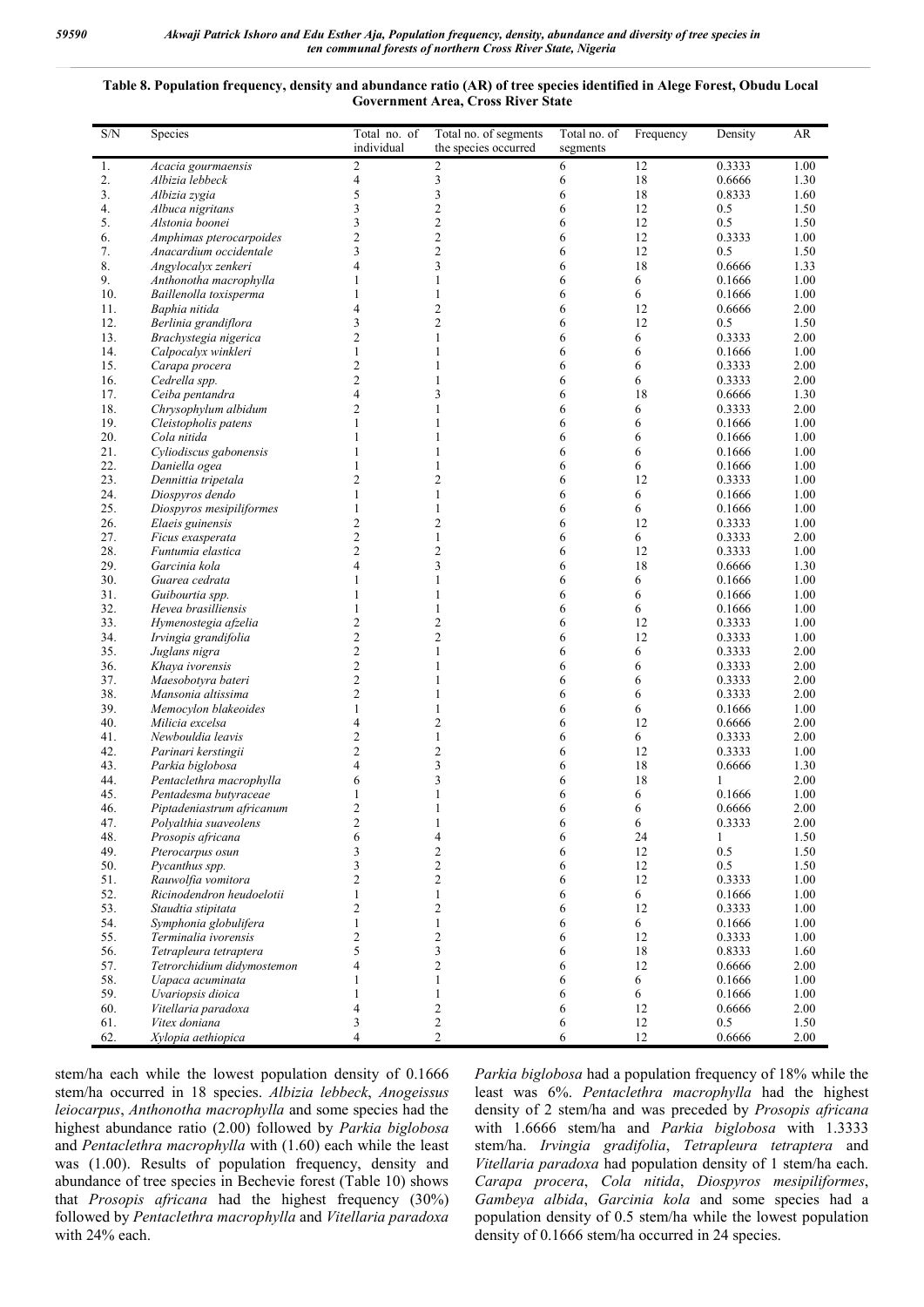#### **Table 9. Population frequency, density and abundance ratio (AR) of tree species identified in Beteh Forest, Obudu Local Government Area, Cross River State**

| S/N        | Species                                    | Total no. of<br>individuals    | Total no. of segments<br>the species occurred | Total no. of<br>segments | Frequency | Density<br>AR    |              |
|------------|--------------------------------------------|--------------------------------|-----------------------------------------------|--------------------------|-----------|------------------|--------------|
| 1.         | Albizia lebbeck                            | 2                              |                                               | 6                        | 6         | 0.3333           | 2.00         |
| 2.         | Albizia zygia                              | $\mathfrak{2}$                 | 2                                             | 6                        | 12        | 0.3333           | 1.00         |
| 3.         | Alchornea cordifolia                       | $\mathbf{1}$                   | $\mathbf{1}$                                  | 6                        | 6         | 0.1666           | 1.00         |
| 4.         | Alstonia boonei                            | $\overline{c}$                 | 2                                             | 6                        | 12        | 0.3333           | 1.00         |
| 5.         | Amphimas pterocarpoides                    | $\mathbf{1}$                   | $\mathbf{1}$                                  | 6                        | 6         | 0.1666           | 1.00         |
| 6.         | Anacardium occidentale                     | $\overline{c}$                 | 2                                             | 6                        | 12        | 0.3333           | 1.00         |
| 7.         | Angylocalyx zenkeri                        | $\mathbf{1}$                   | $\mathbf{1}$                                  | 6                        | 6         | 0.1666           | 1.00         |
| 8.         | Annona senegalensis                        | $\overline{2}$                 | 2                                             | 6                        | 12        | 0.3333           | 1.00         |
| 9.         | Anogeissus leiocarpus                      | $\overline{2}$                 | $\mathbf{1}$                                  | 6                        | 6         | 0.3333           | 2.00         |
| 10.        | Anthonotha macrophylla                     | 4                              | $\overline{c}$                                | 6                        | 12        | 0.6666           | 2.00         |
| 11.        | Baillenolla toxisperma                     | $\mathbf{1}$                   | $\mathbf{1}$                                  | 6                        | 6         | 0.1666           | 1.00         |
| 12.        | Baphia nitida                              | $\overline{c}$                 | $\overline{c}$                                | 6                        | 12        | 0.3333           | 1.00         |
| 13.        | Berlinia grandiflora                       | $\overline{c}$                 | 1                                             | 6                        | 6         | 0.3333           | 2.00         |
| 14.        | Bosqueia angolensis                        | $\mathbf{1}$                   | $\mathbf{1}$                                  | 6                        | 6         | 0.1666           | 1.00         |
| 15.        | Calpocalyx winkleri                        | $\overline{c}$                 | 1                                             | 6                        | 6         | 0.3333           | 2.00         |
| 16.        | Carapa procera                             | $\overline{c}$                 | $\mathbf{1}$                                  | 6                        | 6         | 0.3333           | 2.00         |
| 17.<br>18. | Cedrella spp.                              | $\overline{c}$<br>$\mathbf{1}$ | $\overline{c}$<br>$\mathbf{1}$                | 6                        | 12<br>6   | 0.3333<br>0.1666 | 1.00<br>1.00 |
| 19.        | Chrysophylum spp.<br>Cleistopholis patens  | $\mathfrak{2}$                 | 2                                             | 6<br>6                   | 12        | 0.3333           | 1.00         |
| 20.        | Combretodendron macrocopum                 | $\overline{c}$                 | $\overline{2}$                                | 6                        | 12        | 0.3333           | 1.00         |
| 21.        |                                            | $\mathbf{1}$                   | $\mathbf{1}$                                  | 6                        | 6         | 0.1666           |              |
| 22.        | Cussonia barteri<br>Cyliodiscus gabunensis | 1                              | 1                                             | 6                        | 6         | 0.1666           | 1.00<br>1.00 |
| 23.        | Daniella ogea                              | 1                              | 1                                             | 6                        | 6         | 0.1666           | 1.00         |
| 24.        | Diospyros dendo                            | 1                              | 1                                             | 6                        | 6         | 0.1666           | 1.00         |
| 25.        | Elaeis guinensis                           | 3                              | $\overline{c}$                                | 6                        | 12        | 0.5              | 1.50         |
| 26.        | Ficus capensis                             | 3                              | 2                                             | 6                        | 12        | 0.5              | 1.50         |
| 27.        | Garcinia kola                              | $\overline{2}$                 | $\mathbf{1}$                                  | 6                        | 6         | 0.3333           | 2.00         |
| 28.        | Guarea cedrata                             | $\mathfrak{2}$                 | $\overline{2}$                                | 6                        | 12        | 0.3333           | 1.00         |
| 29.        | Guibourtia spp.                            | $\mathbf{1}$                   | $\mathbf{1}$                                  | 6                        | 6         | 0.1666           | 1.00         |
| 30.        | Hevea brasilliensis                        | 3                              | $\overline{c}$                                | 6                        | 12        | 0.5              | 1.50         |
| 31.        | Hymenostegia afzelia                       | $\mathbf{1}$                   | $\mathbf{1}$                                  | 6                        | 6         | 0.1666           | 1.00         |
| 32.        | Irvingia grandiflolia                      | $\overline{c}$                 | $\mathbf{1}$                                  | 6                        | 6         | 0.3333           | 2.00         |
| 33.        | Irvingia wombulu                           | $\overline{2}$                 | $\overline{c}$                                | 6                        | 12        | 0.3333           | 1.00         |
| 34.        | Juglans nigra                              | $\overline{c}$                 | $\overline{c}$                                | 6                        | 12        | 0.3333           | 1.00         |
| 35.        | Maesobotyra bateri                         | $\sqrt{2}$                     | $\mathbf{1}$                                  | 6                        | 6         | 0.3333           | 2.00         |
| 36.        | Mansonia altissima                         | $\overline{c}$                 | $\overline{c}$                                | 6                        | 12        | 0.3333           | 1.00         |
| 37         | Memocylon blakeoides                       | 3                              | $\overline{c}$                                | 6                        | 12        | 0.5              | 1.50         |
| 38         | Milicia excelsa                            | 4                              | $\overline{c}$                                | 6                        | 12        | 0.6666           | 2.00         |
| 39.        | Moringa olefeira                           | 4                              | $\overline{2}$                                | 6                        | 12        | 0.6666           | 2.00         |
| 40.        | Nauclea latifolia                          | $\mathbf{1}$                   | $\mathbf{1}$                                  | 6                        | 6         | 0.1666           | 1.00         |
| 41.        | Newbouldia leavis                          | $\overline{c}$                 | $\mathbf{1}$                                  | 6                        | 6         | 0.3333           | 2.00         |
| 42.        | Oncoba spinosa                             | $\overline{c}$                 | $\overline{c}$                                | 6                        | 12        | 0.3333           | 1.00         |
| 43.        | Parkia biglobosa                           | 5                              | 3                                             | 6                        | 18        | 0.8333           | 1.60         |
| 44.        | Pentaclethra macrophylla                   | 5                              | 3                                             | 6                        | 18        | 0.8333           | 1.60         |
| 45.        | Pentadesma butraceae                       | 1                              | 1                                             | 6                        | 6         | 0.1666           | 1.00         |
| 46.        | Piptandeniastrum africanum                 | $\overline{2}$                 | $\overline{2}$                                | 6                        | 12        | 0.3333           | 1.00         |
| 47.        | Polyalthia suaveolens                      | 3                              | 2                                             | 6                        | 12        | 0.5              | 1.50         |
| 48.        | Prosopis africana                          | 10                             | 5                                             | 6                        | 30        | 1.6666           | 2.00         |
| 49.        | Pterocarpus erinaceous                     | 1                              | 1                                             | 6                        | 6         | 0.1666           | 1.00         |
| 50.        | Rauwolfia vomitora                         | 1                              |                                               | 6                        | 6         | 0.1666           | 1.00         |
| 51.        | Ricinodendron heudoelotii                  | 1                              | 1                                             | 6                        | 6         | 0.1666           | 1.00         |
| 52.        | Symphonia globulifera                      | 1                              | 1                                             | 6                        | 6         | 0.1666           | 1.00         |
| 53.        | Terminalia ivorensis                       | $\overline{2}$                 | 2                                             | 6                        | 12        | 0.3333           | 1.00         |
| 54.        | Terminalia macroptera                      | $\mathbf{1}$                   | $\mathbf{1}$                                  | 6                        | 6         | 0.1666           | 1.00         |
| 55.        | Tetrapleura tetraptera                     | 5                              | 3                                             | 6                        | 18        | 0.8333           | 1.60         |
| 58.        | Uvariopsis dioica                          | 1                              | 1                                             | 6                        | 6         | 0.3333           | 1.00         |
| 59.        | Vitellaria paradoxa                        | 6                              | 4                                             | 6                        | 24        | $\mathbf{1}$     | 1.50         |
| 60.<br>61. | Vitex doniana<br>Xylopia africana          | $\mathfrak{2}$<br>3            | 1<br>$\overline{2}$                           | 6<br>6                   | 6<br>12   | 0.3333<br>0.5    | 2.00<br>1.50 |
|            |                                            |                                |                                               |                          |           |                  |              |

*Pentaclethra macrophylla* had the highest abundance ratio of (RD 3.00) followed by *Parkia biglobosa* with (2.66). Other species had abundance of (2.00) while the least was (1.00). Results of population frequency, density and abundance of tree species in Sankwala forest (Table 11) shows that *Alchornia cordifolia*, *Lophira alata*, *Tetrapleura tetraptera* and *Vitellaria paradoxa* had the highest frequency of 30% each followed by *Chrysophyllum spp*., *Milicia excelsa*, *Moringa olefeira* and *Prosopis africana* with 24% each, *Parkia biglobosa* and *Pentaclethra macrophylla* had population frequency of 18% each while the lowest was 6%. *Lophira alata* had the loftiest density of 2 stem/ha and was preceded by *Pentaclethra macrophylla* with 1.6666 stem/ha. *Parkia biglobosa*, *Prosopis africana* and *Vitellaria paradoxa* had population density of

1.3333 stem/ha each while the least was 0.1666 stem/ha. *Alchornia cordifolia*, *Ceiba pentandra*, *Chrysophyllum spp*., *Irvingia grandifolia*, *Milicia excelsa*, *Moringa olefeira* and *Tetrapleura tetraptera* had population density of 1 stem/ha each. *Pentaclethra macrophylla* had the highest abundance ratio (3.30) followed by *Parkia biglobosa* and *Vitellaria paradoxa* with abundance of (2.60) each. *Lophira alata* had abundance ratio (2.40) while the least abundance was (1.00) in some species. Results of population frequency, density and abundance therefore, shows that Sankwala forest had the highest population frequency, density and abundance of tree species followed by Bechevie forest while the least was Gbogbu and Omulako forests respectively.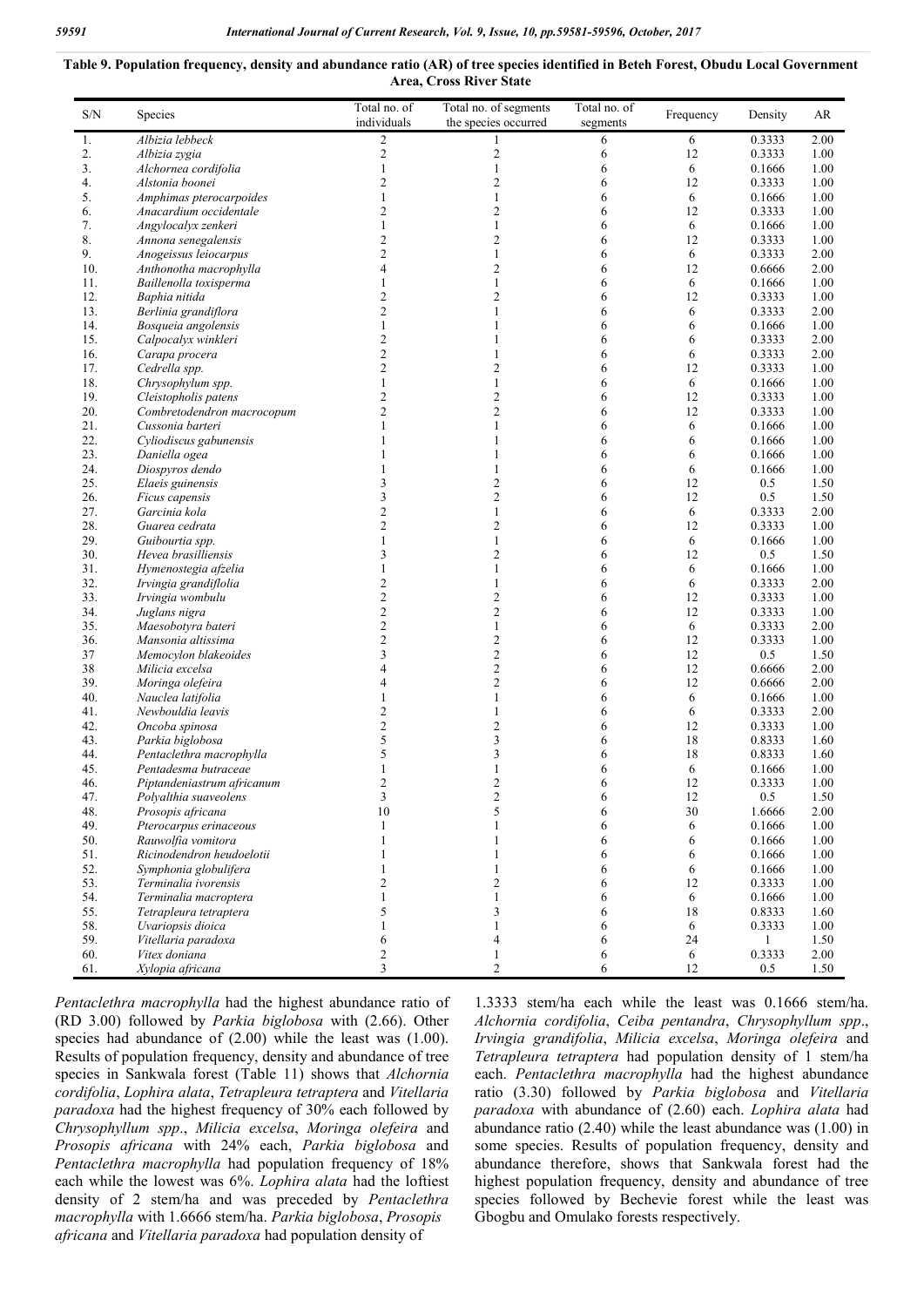## **Table 10. Frequency, density and abundance ratio (AR) of tree species identified in Bechevie Forest, Obanliku Local Government Area, Cross River State**

| S/N        | Species                                           | Total no. of individuals                  | Total no. of segments the species occurred | Total no. of segments | Frequency | Density                  | AR           |
|------------|---------------------------------------------------|-------------------------------------------|--------------------------------------------|-----------------------|-----------|--------------------------|--------------|
| 1.         | Acacia gourmaensis                                | -1                                        |                                            | 6                     | 6         | 0.1666                   | 1.00         |
| 2.         | Afzelia spp.                                      | $\boldsymbol{2}$                          | $\overline{\mathbf{c}}$                    | 6                     | 12        | 0.3333                   | 1.00         |
| 3.         | Albizia lebbeck                                   | $\overline{2}$                            | $\overline{c}$                             | 6                     | 12        | 0.3333                   | 1.00         |
| 4.<br>5.   | Albizia spp.<br>Albizia zygia                     | $\mathbf{1}$                              | 1                                          | 6<br>6                | 6<br>6    | 0.1666<br>0.1666         | 1.00<br>1.00 |
| 6.         | Albuca nigritans                                  |                                           |                                            |                       | 6         | 0.1666                   | 1.00         |
| 7.         | Allanblackia floribunda                           | $\overline{\mathbf{c}}$                   | 2                                          | 6                     | 12        | 0.3333                   | 1.00         |
| 8.         | Alstonia boonei                                   | $\overline{c}$                            | $\overline{2}$                             |                       | 12        | 0.3333                   | 1.00         |
| 9.         | Amphimas pterocarpoides                           | $\overline{4}$                            | $\overline{c}$                             | 6                     | 12        | 0.6666                   | 2.00         |
| 10.        | Anacardium occidentale                            | $\overline{4}$                            | $\overline{2}$<br>1                        | 6                     | 12        | 0.6666                   | 2.00         |
| 11.<br>12. | Angylocalyx zenkeri<br>Antians welwitschii        |                                           |                                            | 6<br>6                | 6<br>6    | 0.1666<br>0.1666         | 1.00<br>1.00 |
| 13.        | Baphia nitida                                     |                                           |                                            |                       | 6         | 0.1666                   | 1.00         |
| 14.        | Berlinia grandiflora                              |                                           |                                            |                       | 6         | 0.1666                   | 1.00         |
| 15.        | Blighia sapida                                    |                                           |                                            |                       | 6         | 0.1666                   | 1.00         |
| 16.        | Bombax brevicuspe                                 | $\boldsymbol{2}$                          | $\overline{c}$                             |                       | 12        | 0.3333                   | 1.00         |
| 17.        | Bombax costatum                                   | $\overline{c}$<br>$\mathbf{1}$            | $\overline{2}$<br>1                        |                       | 12        | 0.3333                   | 1.00         |
| 18.<br>19. | Bosqueia angolensis<br>Brachystegia nigerica      |                                           | 1                                          | 6<br>6                | 6<br>6    | 0.1666<br>0.1666         | 1.00<br>1.00 |
| 20.        | Carapa procera                                    | 3                                         | $\overline{c}$                             | 6                     | 12        | 0.5                      | 1.50         |
| 21.        | Cedrella spp.                                     | $\overline{4}$                            | $\overline{c}$                             | 6                     | 12        | 0.6666                   | 2.00         |
| 22.        | Ceiba pentandra                                   | $\overline{4}$                            | $\overline{c}$                             |                       | 12        | 0.6666                   | 2.00         |
| 23.        | Chrysophylum albidum                              | $\overline{c}$                            | $\overline{c}$                             | 6                     | 12        | 0.3333                   | 1.00         |
| 24.        | Cleistopholis patens                              | $\mathbf{1}$<br>3                         | 1<br>$\overline{c}$                        | 6                     | 6<br>12   | 0.1666                   | 1.00         |
| 25.<br>26. | Cola nitida<br>Combretum spp.                     | $\mathbf{1}$                              | 1                                          | 6                     | 6         | 0.5<br>0.1666            | 1.50<br>1.00 |
| 27.        | Cordia millenii                                   | $\boldsymbol{2}$                          | 2                                          | 6                     | 12        | 0.3333                   | 1.00         |
| 28.        | Cussonia barteri                                  | $\overline{\mathbf{3}}$                   | $\overline{c}$                             | 6                     | 12        | 0.5                      | 1.50         |
| 29.        | Cyliodiscus gabunensis                            | $\overline{c}$                            | $\overline{2}$                             |                       | 12        | 0.3333                   | 1.00         |
| 30.        | Daniella ogea                                     | $\mathbf{1}$                              | 1                                          | 6                     | 6         | 0.1666                   | 1.00         |
| 31.        | Diospyros mesipiliformes                          | 3                                         | 2                                          |                       | 12        | 0.5                      | 1.50         |
| 32.<br>33. | Elaeis guinensis<br>Fagara macrophylla            | $\overline{\mathbf{c}}$<br>$\overline{c}$ | 1<br>$\overline{c}$                        | 6<br>6                | 6<br>12   | 0.3333<br>0.3333         | 2.00<br>1.00 |
| 34.        | Ficus capensis                                    | $\mathbf{1}$                              | $\mathbf{1}$                               | 6                     | 6         | 0.1666                   | 1.00         |
| 35.        | Ficus exasperata                                  | $\boldsymbol{2}$                          | $\overline{c}$                             | 6                     | 12        | 0.3333                   | 1.00         |
| 36.        | Funtumia elastica                                 | $\overline{c}$                            | $\overline{c}$                             | 6                     | 12        | 0.3333                   | 1.00         |
| 37.        | Gambeya albida                                    | 3                                         | $\overline{c}$                             | 6                     | 12        | 0.5                      | 1.50         |
| 38         | Garcinia kola                                     | 3                                         | $\overline{c}$                             | 6                     | 12        | 0.5                      | 1.5          |
| 39.        | Guarea cedrata                                    | $\boldsymbol{2}$                          | $\overline{c}$                             | 6                     | 12        | 0.3333                   | 1.00         |
| 40.<br>41. | Guibourtia spp.<br>Hevea brasilliensis            | $\overline{\mathbf{c}}$<br>3              | $\overline{\mathbf{c}}$<br>$\overline{c}$  | 6                     | 12<br>12  | 0.3333<br>0.5            | 1.00<br>1.50 |
| 42.        | Hunteria umbellata                                | $\overline{4}$                            | $\overline{c}$                             | 6                     | 12        | 0.6666                   | 2.00         |
| 43.        | Hymenostegia afzelia                              | $\overline{c}$                            | 1                                          | 6                     | 6         | 0.3333                   | 2.00         |
| 44.        | Irvingia gabonensis                               | $\overline{4}$                            | $\overline{2}$                             | 6                     | 12        | 0.6666                   | 2.00         |
| 45.        | Irvingia grandifolia                              | 6                                         | 3                                          |                       | 18        | $\mathbf{1}$             | 2.00         |
| 46.        | Irvingia wombulu                                  | $\overline{4}$                            | $\overline{c}$                             | 6                     | 12        | 0.6666                   | 2.00         |
| 47.<br>48. | Khaya grandifoliola<br>Khaya spp.                 | $\overline{c}$<br>$\overline{c}$          | $\overline{c}$<br>$\overline{c}$           |                       | 12<br>12  | 0.3333<br>0.3333         | 1.00<br>1.00 |
| 49.        | Klainedoxa gabonensis                             | $\mathbf{1}$                              | 1                                          |                       | 6         | 0.1666                   | 1.00         |
| 50.        | Lannea welwitschi                                 | $\overline{2}$                            | $\overline{2}$                             | 6                     | 12        | 0.3333                   | 1.00         |
| 51.        | Maesobotyra bateri                                |                                           |                                            | 6                     | 6         | 0.1666                   | 1.00         |
| 52.        | Maesopsis eminii                                  |                                           |                                            | 6                     | 6         | 0.1666                   | 1.00         |
| 53.        | Memocylon blakeoides                              | $\overline{c}$                            | $\overline{c}$                             | 6                     | 12        | 0.3333                   | 1.00         |
| 54.<br>55. | Milicia excelsa<br>Moringa olefeira               | $\overline{4}$<br>4                       | 3<br>$\overline{c}$                        | 6<br>6                | 18<br>12  | 0.3333<br>0.6666         | 1.33<br>2.00 |
| 56.        | Musanga cecropioides                              | $\overline{c}$                            | $\overline{c}$                             | 6                     | 12        | 0.3333                   | 1.00         |
| 57.        | Myrianthus arboreus                               | $\mathbf{1}$                              | 1                                          | 6                     | 6         | 0.1666                   | 1.00         |
| 58.        | Nauclea latifolia                                 | $\overline{2}$                            | $\overline{2}$                             | 6                     | 12        | 0.3333                   | 1.00         |
| 59.        | Oncoba spinosa                                    | $\overline{c}$                            | 1                                          | 6                     | 12        | 0.3333                   | 2.00         |
| 60.        | Parkia biglobosa                                  | 8                                         | 3                                          | 6                     | 18        | 1.3333                   | 2.66         |
| 61.<br>62. | Pentaclethra macrophylla<br>Pentadesma butyraceae | 12<br>$\mathbf{1}$                        | 4                                          | 6<br>6                | 24<br>6   | $\overline{2}$<br>0.1666 | 3.00<br>1.00 |
| 63.        | Piptadoniastrum africanum                         | $\mathbf{1}$                              |                                            | 6                     | 6         | 0.1666                   | 1.00         |
| 64.        | Polyalthia suaveolens                             | $\sqrt{2}$                                |                                            | 6                     | 6         | 0.3333                   | 2.00         |
| 65.        | Prosopis africana                                 | 10                                        | 5                                          | 6                     | 30        | 1.6666                   | 2.00         |
| 66.        | Pterocarpus milbraedii                            | $\boldsymbol{2}$                          | 1                                          | 6                     | 6         | 0.3333                   | 2.00         |
| 67.        | Pterocarpus osun                                  | $\mathbf{1}$                              | 1                                          | 6                     | 6         | 0.1666                   | 1.00         |
| 68.        | Pycanthus angolensis                              | 3<br>$\boldsymbol{2}$                     | $\overline{c}$<br>$\overline{c}$           | 6                     | 12        | 0.5                      | 1.50         |
| 69.<br>70. | Rauwolfia vomitora<br>Ricinodendron heudoelotii   | $\boldsymbol{2}$                          | 1                                          | 6<br>6                | 12<br>6   | 0.3333<br>0.3333         | 1.00<br>2.00 |
| 71.        | Staudtia stipitata                                | $\overline{c}$                            | $\overline{c}$                             | 6                     | 12        | 0.3333                   | 1.00         |
| 72         | Terminalia ivorensis                              | $\boldsymbol{2}$                          | $\overline{c}$                             | 6                     | 12        | 0.3333                   | 1.0          |
| 73         | Terminalia macroptera                             | $\overline{c}$                            | $\overline{c}$                             | 6                     | 12        | 0.3333                   | 1.00         |
| 74         | Tetrapleura tetraptera                            | 6                                         | 3                                          | 6                     | -1        | 8                        | 1.50         |
| 75.        | Tetrorchidium didymostemon                        | $\frac{2}{2}$                             | 1                                          | 6                     | 6         | 0.3333                   | 2.00         |
| 76.<br>77. | Thaumatococus daniella<br>Treculia africana       | $\overline{c}$                            | $\overline{2}$<br>$\overline{2}$           | 6<br>6                | 12<br>12  | 0.3333<br>0.3333         | 1.00<br>1.00 |
| 78.        | Trichilia lanata                                  | $\mathbf{1}$                              | 1                                          | 6                     | 6         | 0.1666                   | 1.00         |
| 79.        | Uapaca acuminata                                  | $\overline{4}$                            | 3                                          | 6                     | 18        | 0.6666                   | 1.33         |
| 80.        | Uvariopsis dioica                                 | $\overline{c}$                            | $\overline{\mathbf{c}}$                    | 6                     | 12        | 0.3333                   | 1.00         |
| 81.        | Vitellaria paradoxa                               | 6                                         | 4                                          | 6                     | 24        | $\mathbf{1}$             | 1.50         |
| 82.        | Vitex spp.                                        | 1                                         | 1                                          | 6                     | 6         | 0.1666                   | 1.00         |
| 83.        | Xylopia aethiopica                                | $\overline{2}$                            | $\overline{\mathcal{L}}$                   | 6                     | 12        | 0.3333                   | 1.00         |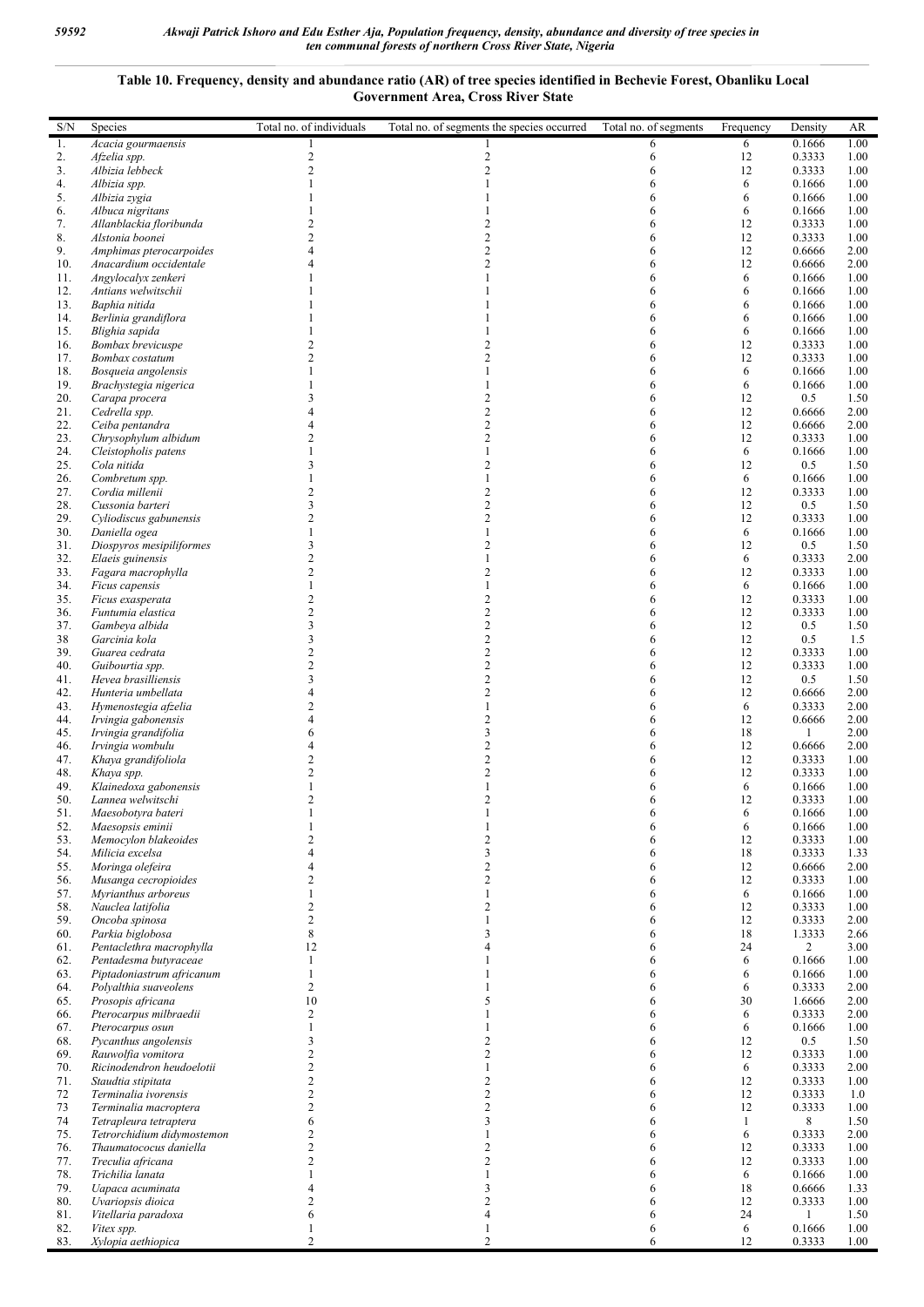## **Table 11. Population frequency, density and abundance ratio (AR) of tree species identified in Sankwala Forest, Obanliku Local Government Area, Cross River State**

| $\overline{4}$<br>2<br>6<br>12<br>Acacia gourmaensis<br>1.<br>$\overline{c}$<br>$\overline{2}$<br>12<br>2.<br>Afzelia africana<br>6<br>$\overline{c}$<br>$\mathbf{2}$<br>3.<br>6<br>12<br>Afzelia spp.<br>5<br>30<br>Alchornea cordifolia<br>6<br>4.<br>6<br>$\overline{2}$<br>5.<br>Allanblackia floribunda<br>4<br>12<br>6<br>$\overline{c}$<br>$\overline{2}$<br>12<br>6.<br>6<br>Alstonia boonei | 0.6666<br>2.00<br>0.3333<br>1.00<br>0.3333<br>1.00<br>1<br>1.20<br>0.6666<br>2.00<br>0.3333<br>1.00<br>0.3333<br>1.00<br>0.3333<br>1.00<br>0.1666<br>1.00<br>0.3333<br>1.00 |
|------------------------------------------------------------------------------------------------------------------------------------------------------------------------------------------------------------------------------------------------------------------------------------------------------------------------------------------------------------------------------------------------------|-----------------------------------------------------------------------------------------------------------------------------------------------------------------------------|
|                                                                                                                                                                                                                                                                                                                                                                                                      |                                                                                                                                                                             |
|                                                                                                                                                                                                                                                                                                                                                                                                      |                                                                                                                                                                             |
|                                                                                                                                                                                                                                                                                                                                                                                                      |                                                                                                                                                                             |
|                                                                                                                                                                                                                                                                                                                                                                                                      |                                                                                                                                                                             |
|                                                                                                                                                                                                                                                                                                                                                                                                      |                                                                                                                                                                             |
| $\overline{c}$<br>$\mathbf{2}$<br>12<br>7.<br>Amphimas pterocarpoides<br>6                                                                                                                                                                                                                                                                                                                           |                                                                                                                                                                             |
| $\overline{c}$<br>$\overline{2}$<br>12<br>8.<br>6<br>Anacardium occidentale                                                                                                                                                                                                                                                                                                                          |                                                                                                                                                                             |
| 9.<br>6<br>1<br>$\mathbf{1}$<br>6<br>Angylocalyx zenkeri                                                                                                                                                                                                                                                                                                                                             |                                                                                                                                                                             |
| $\overline{2}$<br>$\overline{2}$<br>12<br>10.<br>Aningeria robusta<br>6                                                                                                                                                                                                                                                                                                                              |                                                                                                                                                                             |
| $\overline{c}$<br>$\mathbf{1}$<br>6<br>11.<br>Annona senegalensis<br>6                                                                                                                                                                                                                                                                                                                               | 0.3333<br>2.00                                                                                                                                                              |
| $\overline{c}$<br>13.<br>4<br>12<br>Annonidium manii<br>6                                                                                                                                                                                                                                                                                                                                            | 0.6666<br>2.00                                                                                                                                                              |
| 12.<br>1<br>1<br>6<br>Anogeissus leiocarpus<br>6                                                                                                                                                                                                                                                                                                                                                     | 0.1666<br>1.00                                                                                                                                                              |
| $\overline{c}$<br>$\mathbf{2}$<br>12<br>14.<br>Antians welwitschii<br>6<br>$\mathbf{1}$<br>15.<br>6<br>6<br>Antrocaryon micrasta<br>1                                                                                                                                                                                                                                                                | 0.3333<br>1.00<br>0.1666<br>1.00                                                                                                                                            |
| $\overline{2}$<br>12<br>16.<br>Baphia nitida<br>4<br>6                                                                                                                                                                                                                                                                                                                                               | 0.6666<br>2.00                                                                                                                                                              |
| $\overline{c}$<br>12<br>3<br>6<br>17.<br>Berlinia grandiflora                                                                                                                                                                                                                                                                                                                                        | 0.5<br>1.50                                                                                                                                                                 |
| 18.<br>6<br>Berlinia spp.<br>1<br>1<br>6                                                                                                                                                                                                                                                                                                                                                             | 0.1666<br>1.00                                                                                                                                                              |
| $\overline{c}$<br>12<br>19.<br>3<br>Blighia sapida<br>6                                                                                                                                                                                                                                                                                                                                              | 0.5<br>1.50                                                                                                                                                                 |
| $\overline{c}$<br>20.<br>$\mathbf{1}$<br>6<br>6<br>Bombax brevicuspe                                                                                                                                                                                                                                                                                                                                 | 0.3333<br>2.00                                                                                                                                                              |
| $\overline{c}$<br>$\overline{c}$<br>12<br>21.<br>6<br>Bombax costatum                                                                                                                                                                                                                                                                                                                                | 0.3333<br>1.00                                                                                                                                                              |
| $\overline{c}$<br>$\mathbf{2}$<br>12<br>22.<br>6<br>Bosqueia angolensis                                                                                                                                                                                                                                                                                                                              | 0.3333<br>1.00                                                                                                                                                              |
| $\overline{c}$<br>$\mathbf{1}$<br>23.<br>6<br>6<br>Canarium schweinfurthii<br>$\overline{c}$<br>$\mathfrak{2}$<br>24.<br>12                                                                                                                                                                                                                                                                          | 0.3333<br>2.00<br>0.3333                                                                                                                                                    |
| Carapa procera<br>6<br>$\overline{c}$<br>3<br>25.<br>12<br>Cedrella spp.<br>6                                                                                                                                                                                                                                                                                                                        | 1.00<br>0.5<br>1.50                                                                                                                                                         |
| 3<br>26.<br>6<br>18<br>Ceiba pentandra<br>6                                                                                                                                                                                                                                                                                                                                                          | 2.00<br>1                                                                                                                                                                   |
| 27.<br>6<br>4<br>24<br>Chrysophyllum spp.<br>6                                                                                                                                                                                                                                                                                                                                                       | 1.50<br>1                                                                                                                                                                   |
| $\overline{c}$<br>$\mathbf{2}$<br>28.<br>Cleistopholis patens<br>12<br>6                                                                                                                                                                                                                                                                                                                             | 0.3333<br>1.00                                                                                                                                                              |
| $\mathbf{2}$<br>12<br>29.<br>Cocos nucifera<br>4<br>6                                                                                                                                                                                                                                                                                                                                                | 0.6666<br>2.00                                                                                                                                                              |
| $\mathbf{1}$<br>30.<br>6<br>6<br>Coelocaryon preusii<br>1                                                                                                                                                                                                                                                                                                                                            | 1.00<br>0.1666                                                                                                                                                              |
| $\mathbf{2}$<br>31.<br>Cola acuminata<br>3<br>12<br>6                                                                                                                                                                                                                                                                                                                                                | 0.5<br>1.50                                                                                                                                                                 |
| $\overline{2}$<br>12<br>32.<br>Cola millenii<br>4<br>6                                                                                                                                                                                                                                                                                                                                               | 0.6666<br>2.00                                                                                                                                                              |
| 33.<br>6<br>Cola nitida<br>1<br>1<br>6<br>$\overline{c}$<br>$\overline{c}$<br>34.<br>12<br>Combretodendron spp.<br>6                                                                                                                                                                                                                                                                                 | 0.1666<br>1.00<br>0.3333<br>1.00                                                                                                                                            |
| $\overline{c}$<br>$\overline{2}$<br>12<br>35.<br>Combretum spp.<br>6                                                                                                                                                                                                                                                                                                                                 | 0.3333<br>1.00                                                                                                                                                              |
| $\overline{c}$<br>6<br>36.<br>1<br>6<br>Cordia millenii                                                                                                                                                                                                                                                                                                                                              | 0.3333<br>2.00                                                                                                                                                              |
| 37<br>1<br>$\mathbf{1}$<br>6<br>6<br>Cussonia barteri                                                                                                                                                                                                                                                                                                                                                | 0.1666<br>1.00                                                                                                                                                              |
| 38.<br>$\overline{2}$<br>4<br>6<br>12<br>Dacryodes edulis                                                                                                                                                                                                                                                                                                                                            | 0.6666<br>2.00                                                                                                                                                              |
| $\overline{c}$<br>$\overline{2}$<br>39.<br>12<br>Diospyros dendo<br>6                                                                                                                                                                                                                                                                                                                                | 0.3333<br>1.00                                                                                                                                                              |
| 40.<br>$\mathbf{1}$<br>6<br>Diospyros mesipiliformes<br>1<br>6                                                                                                                                                                                                                                                                                                                                       | 0.1666<br>1.00                                                                                                                                                              |
| 12<br>41.<br>2<br>Elaeis guinensis<br>4<br>6                                                                                                                                                                                                                                                                                                                                                         | 2.00<br>0.6666                                                                                                                                                              |
| $\mathbf{1}$<br>42.<br>6<br>Eriboma oblonga<br>1<br>6<br>$\mathbf{2}$<br>12<br>43.<br>Erythrinia senegalensis<br>4<br>6                                                                                                                                                                                                                                                                              | 0.1666<br>1.00<br>0.6666<br>2.00                                                                                                                                            |
| $\overline{\mathbf{c}}$<br>$\overline{c}$<br>12<br>44.<br>Fagara macrophylla<br>6                                                                                                                                                                                                                                                                                                                    | 0.3333<br>1.00                                                                                                                                                              |
| $\overline{c}$<br>12<br>4<br>45.<br>Ficus capensis<br>6                                                                                                                                                                                                                                                                                                                                              | 0.6666<br>2.00                                                                                                                                                              |
| 3<br>4<br>12<br>46.<br>6<br>Ficus exasperata                                                                                                                                                                                                                                                                                                                                                         | 0.6666<br>1.33                                                                                                                                                              |
| 12<br>3<br>2<br>6<br>47.<br>Ficus mucuso                                                                                                                                                                                                                                                                                                                                                             | 1.50<br>0.5                                                                                                                                                                 |
| $\overline{\mathbf{c}}$<br>48.<br>$\mathbf{1}$<br>6<br>Funtumia elastica<br>6                                                                                                                                                                                                                                                                                                                        | 0.3333<br>2.00                                                                                                                                                              |
| 3<br>$\overline{c}$<br>12<br>49.<br>Gambeya albida<br>6                                                                                                                                                                                                                                                                                                                                              | 0.5<br>1.50                                                                                                                                                                 |
| 4<br>$\overline{2}$<br>12<br>50.<br>6<br>Garcinia kola                                                                                                                                                                                                                                                                                                                                               | 0.6666<br>2.00                                                                                                                                                              |
| $\mathbf{1}$<br>6<br>51.<br>Gliricidia sepium<br>1<br>6<br>52.<br>Guarea cedrata<br>1<br>$\mathbf{1}$<br>6<br>6                                                                                                                                                                                                                                                                                      | 0.1666<br>1.00<br>0.1666<br>1.00                                                                                                                                            |
| $\overline{c}$<br>53.<br>$\overline{4}$<br>Hevea brasilliensis<br>6<br>12                                                                                                                                                                                                                                                                                                                            | 0.6666<br>2.00                                                                                                                                                              |
| $\overline{2}$<br>$\overline{c}$<br>54.<br>6<br>12<br>Hunteria umbellata                                                                                                                                                                                                                                                                                                                             | 0.3333<br>1.00                                                                                                                                                              |
| $\overline{c}$<br>$\overline{c}$<br>55.<br>Hymenocardia acida<br>6<br>12                                                                                                                                                                                                                                                                                                                             | 0.3333<br>1.00                                                                                                                                                              |
| $\overline{c}$<br>$\overline{2}$<br>56.<br>12<br>Hyphaena thebaica<br>6                                                                                                                                                                                                                                                                                                                              | 0.3333<br>1.00                                                                                                                                                              |
| $\overline{4}$<br>$\overline{2}$<br>12<br>57.<br>Irvingia gabonensis<br>6                                                                                                                                                                                                                                                                                                                            | 0.6666<br>2.00                                                                                                                                                              |
| 3<br>6<br>18<br>58.<br>Irvingia grandifolia<br>6                                                                                                                                                                                                                                                                                                                                                     | $\mathbf{1}$<br>2.00                                                                                                                                                        |
| $\sqrt{2}$<br>59.<br>$\overline{4}$<br>Irvingia wombulu<br>6<br>12                                                                                                                                                                                                                                                                                                                                   | 0.6666<br>2.00                                                                                                                                                              |
| 3<br>3<br>18<br>Isoberlina doka<br>6<br>60.<br>$\overline{c}$                                                                                                                                                                                                                                                                                                                                        | 0.5<br>1.00                                                                                                                                                                 |
| $\overline{c}$<br>61.<br>Juglans nigra<br>6<br>12<br>$\overline{c}$<br>$\overline{c}$<br>12<br>62.<br>Lannea welwitschi<br>6                                                                                                                                                                                                                                                                         | 0.3333<br>1.00<br>0.3333<br>1.00                                                                                                                                            |
| 5<br>12<br>30<br>63.<br>Lophira alata<br>6                                                                                                                                                                                                                                                                                                                                                           | 2<br>2.40                                                                                                                                                                   |
| $\overline{c}$<br>$\overline{4}$<br>12<br>64.<br>Maesopsis eminii<br>6                                                                                                                                                                                                                                                                                                                               | 0.6666<br>2.00                                                                                                                                                              |
| $\overline{2}$<br>$\overline{c}$<br>65.<br>Memocylon blakeoides<br>6<br>12                                                                                                                                                                                                                                                                                                                           | 0.3333<br>1.00                                                                                                                                                              |
| 6<br>$\overline{4}$<br>24<br>66.<br>Milicia excelsa<br>6                                                                                                                                                                                                                                                                                                                                             | 1.50<br>1                                                                                                                                                                   |
| 67.<br>6<br>4<br>6<br>24<br>Moringa olefeira                                                                                                                                                                                                                                                                                                                                                         | $\mathbf{1}$<br>1.50                                                                                                                                                        |
| 3<br>$\overline{c}$<br>68.<br>Musanga cecropioides<br>6<br>12                                                                                                                                                                                                                                                                                                                                        | 0.5<br>1.50                                                                                                                                                                 |
| 69.<br>1<br>$\mathbf{1}$<br>6<br>6<br>Myrianthus arboreus<br>70.<br>1<br>$\mathbf{1}$<br>6<br>6                                                                                                                                                                                                                                                                                                      | 1.00<br>0.1666<br>1.00<br>0.1666                                                                                                                                            |
| Nauclea latifolia<br>71.<br>$\overline{\mathbf{c}}$<br>Oncoba spinosa<br>$\mathbf{1}$<br>6<br>12                                                                                                                                                                                                                                                                                                     | 0.3333<br>2.00                                                                                                                                                              |
| $\overline{2}$<br>$\overline{2}$<br>72.<br>Parinari kerstingii<br>6<br>12                                                                                                                                                                                                                                                                                                                            | 0.3333<br>1.00                                                                                                                                                              |

*Continue…………………………..*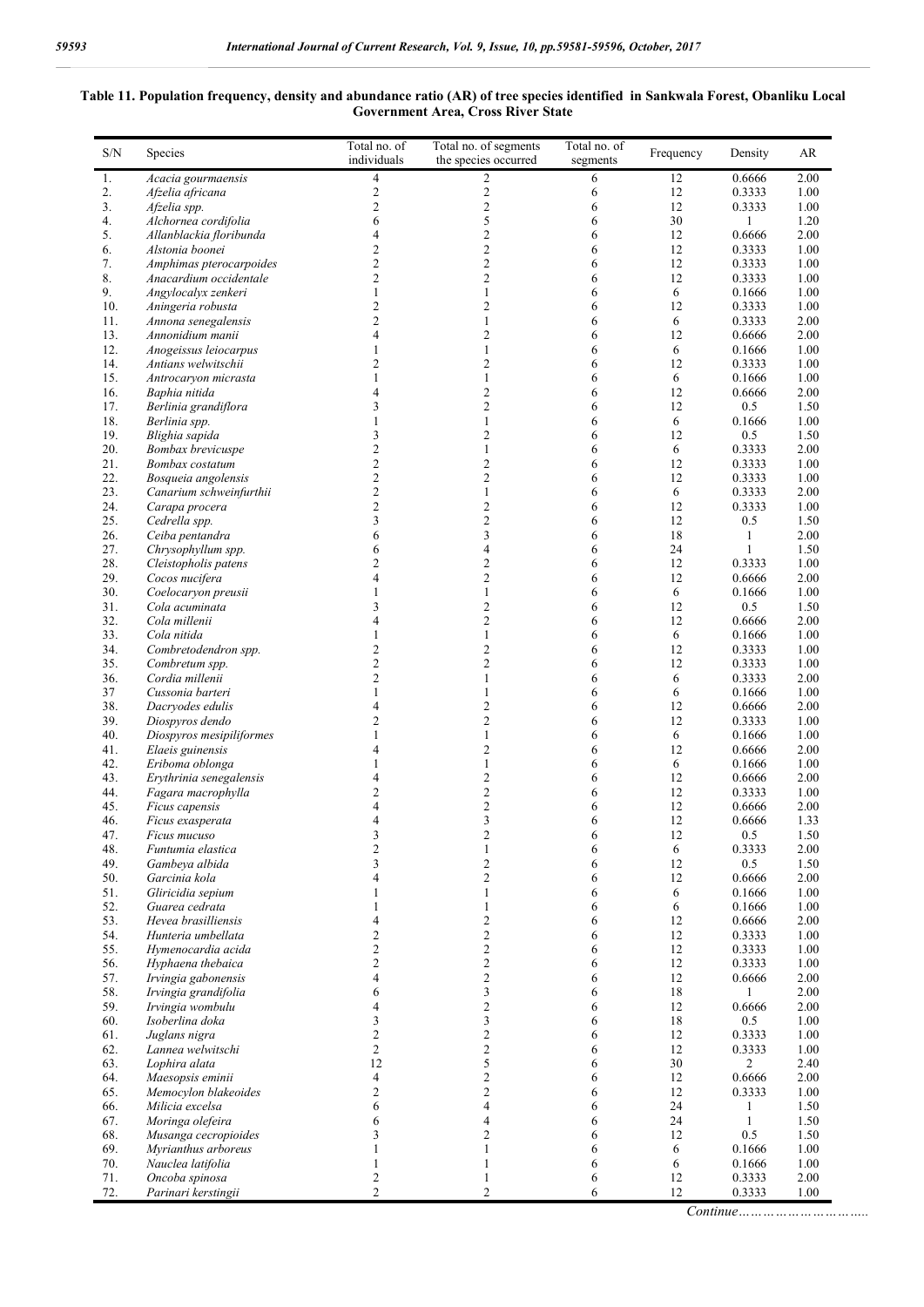| 73. | Parkia biglobosa              |    |  | 18 | 1.3333 | 2.60 |
|-----|-------------------------------|----|--|----|--------|------|
| 76. | Polyceratocarpus parvifllorus |    |  |    | 0.1666 | 1.00 |
| 77. | Prosopis africana             |    |  | 24 | 1.3333 | 2.00 |
| 78. | Protea elliotii               |    |  | 12 | 0.3333 | 1.00 |
| 79. | Pseudopondias microcarpa      |    |  |    | 0.1666 | 1.00 |
| 80. | Pterocarpus milbraedii        |    |  |    | 0.1666 | 1.00 |
| 81. | Pycanthus angolensis          |    |  |    | 0.3333 | 2.00 |
| 82. | Staudtia stipitata            |    |  |    | 0.3333 | 2.00 |
| 84. | Terminalia aviceniodes        |    |  |    | 0.3333 | 1.00 |
| 85. | Terminalia ivorensis          |    |  |    | 0.1666 | 1.00 |
| 86. | Terminalia macroptera         |    |  |    | 0.1666 | 1.00 |
| 87. | Tetrapleura tetraptera        |    |  | 30 |        | 1.20 |
| 88. | Tetrorchidium didymostemon    |    |  | n  | 0.1666 | 1.00 |
| 89. | Pentaclethra macrophylla      | 10 |  | 18 | 1.6666 | 3.30 |
| 90. | Trichilia lanata              |    |  | 12 | 0.3333 | 1.00 |
| 91. | Triplochiton scleroxylon      |    |  |    | 0.3333 | 2.00 |
| 92. | Vitellaria paradoxa           |    |  | 30 | 1.3333 | 2.60 |
| 93. | Ximenia americana             |    |  |    | 0.3333 | 1.00 |

**Table 12. Indices of tree species in the study area**

| Index          | Gbogbu | Omulako | Aragban | Abeva | Aguomoh | Ukpah  | Alege  | Beteh  | Bechevie | Sankwala |
|----------------|--------|---------|---------|-------|---------|--------|--------|--------|----------|----------|
| Taxa S         | 32     |         | 56      |       | 62      | 58     | 62     | 61     | 83       | 93       |
| Individual     | 45.5   | 47.7    | 87.5    | 97.5  | 87.6    | 75.16  | 87.7   | 81.3   | 110.23   | 131.8    |
| Shannon H      | .221   | .212    | .980    | 2.027 | 2.051   | 2.011  | 2.047  | 2.032  | 2.106    | 2.128    |
| Evenness $e^H$ | 0.9523 | 0.9492  | 0.9548  | 0.967 | 0.9534  | 0.9506 | 0.9552 | 0.9525 | 0.9446   | 0.9393   |
| Menhinick      | 4.749  | 4.633   | 5.987   | 5.874 | 6.838   | 6.69   | 6.727  | 6.765  | 8.096    | 8.188    |

## **Species richness (Menhinick Index)**

Table 12 shows the results of tree species richness (using the Menhinick Index) of the study area. The overall species richness of tree species in the study area was 64.54. A summary of the tree species richness of the study area shows that Gbogbu, Omulako, Abeya, Aragban, Aguomoh, Ukpah, Alege, Beteh, Bechevie and Sankwala forests had a tree species richness of 4.74, 4.63, 5.87, 5.98, 6.83, 6.69, 6.72, 6.76, 8.09 and 8.18 respectively. Therefore, Sankwala forest had the highest tree species richness (8.18) followed by Bechevie forest (8.09) while the lowest was Omulako (4.63) and Gbogbu (4.74) forests respectively.

### **Species diversity (Shannon – Weiner's Index)**

Shannon – Weiner's diversity index of tree species in the study area are also presented in Table 12. Results show that Sankwala forest had the highest Shannon Weiner's index of 2.13 followed by Bechevie forest with a diversity index of 2.11 while Gbogbu and Omulako forests had the lowest Shannon Weiner's indices of 1.22 and 1.21respectively. The Shannon – Weiner's diversity indices of 1.98, 2.03, 2.05, 2.01, 2.05 and 2.03 were recorded for tree species in Aragban, Abeya, Aguomoh, Ukpah, Alege and Beteh forest respectively.

# **DISCUSSION**

The survey carried out in ten communities, two from each of the five Local Government Areas of Northern Cross River State (Ogoja, Yala, Bekwarra, Obudu and Obanliku) Nigeria, revealed a total of 143 trees belonging to 45 families (Table 1). The family Fabaceae (28) had the greater number of species. This was followed by Euphorbiaceae (12) species while some families such as Bombacaceae, Clusiaceae, and Ebenaceae etc had fewer species. The greater number of species in the family Fabaceae may be as a result of their fast germination ability associated and persistence of seeds in soils which have warranted species to effortlessly establish within different habitat. Ihenyen *et al.,* (2009) made similar reports that family Fabaceae had the greater number of eighteen species in an investigation in Ehor Forest Reserve, Edo State, Nigeria. Also,

Omorogbe (2004) gave an account of fourteen species from the Fabaceae family with the greatest diversity in Sakponba forest Reserve in Edo State, Nigeria. The Fabaceae family was preceded by Euphorbiaceae and Annonaceae with twelve and ten species respectively and distantly by the family Moraceae with nine species. Meliaceae had seven while Sapotaceae and Sterculiaceae had six species each. The families Anacardiaceae, Apocynaceae, Irvingiaceae and Myristicaceae had four species each while Bombaceae, Clusiaceae and Ebenaceae had three species each. The families Euphorbiaceae, Annonaceae, Apocynaceae and Meliaceae were delineated by Ojo (2004) as constituting 86% of the trees in Abeku axis of Omo forest Reserve in Ondo State, Nigeria. The occurrence of high number of species in these families may be as a result of their mechanism of seed dispersal such as explosive mechanism and wind dispersal, where they germinate when conditions are suitable. Ogunleye *et al.,* (2004) gave an account of the supremacy of Fabaceae and Meliaceae families in Olokemeji Forest Reserve due to facile wind dispersal which facilitated their spread. Soladoye *et al.,* (2005) also reported that dispersal medium played a major role in the establishment of species of Fabaceae and Euphorbiaceae on the Olabisi Onobanjo University permanent plot. However, less number of species noticed in some families may be as a result of poor germinability as seeds may require scarification or changes in thermal or light conditions to break dormancy or quiescence for germination to occur. Pausas and Austin (2001) reported such need on species richness in connection to the environment. Other limiting factors include lean light by canopy trees; destruction of undergrowth on the forest floor during tree logging, composition of nutrients and other anthropogenic factors (Egbe *et al.,* 2012). Result of population studies (Table 2-11) show that species proportion varied with sampled plots. Sankwala (93) had the highest proportion of species followed by Bechevie (83), while Omulako (31) and Gbogbu (32) were the least populated in species. The population frequency and abundance of the tree species varied across the study sites. The highest percentage frequency recorded for the tree species was 24%while the least was 6% indicating low distribution for the species in the study area. Nelson *et al.*, (2015) reported low percentage frequencies of 11, 12, 16 and 23% in some tree species in Ikot Efre Itak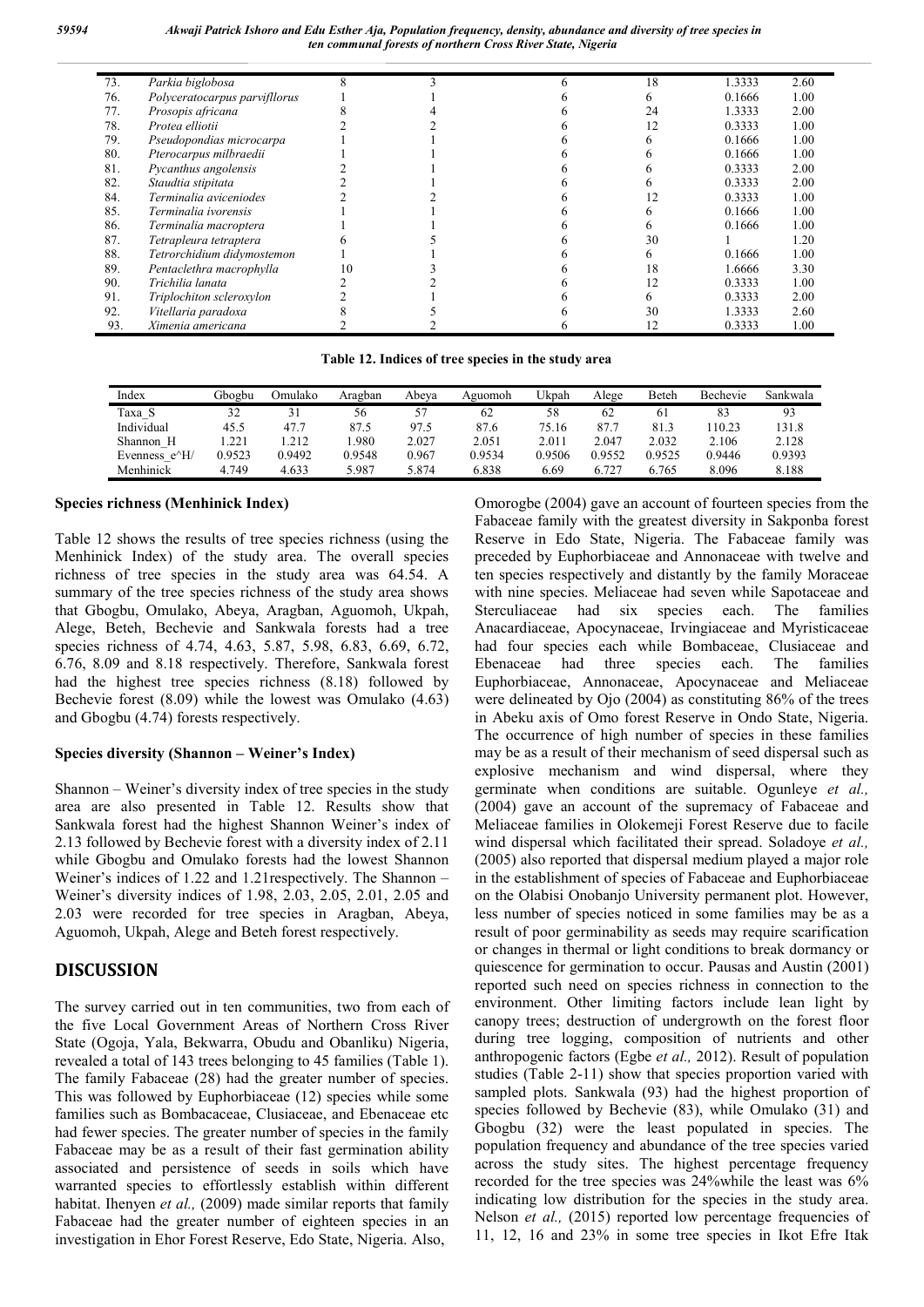community forest in Akwa Ibom State, Nigeria. The highest population densities recorded for the tree species in some study sites was 2 stem/ha while the least was 0.1666 stem/ha. Results of abundance of each tree species in the different sites/area studied shows that the species had the highest abundance rates of 2.66-3.33 while the lowest was 1.00. The population density and abundance of a tree species in a patch of rainforest is substantially affected by the atmospheric conditions inside the forest and the number of seeds capable of surviving generated by the tree in question (Aigbe and Omokhua, 2015). For example, a tree species that is not able to endure a shady environment would find it hard to rejuvenate in a rainforest with closed crown. Accordingly, the density and abundance of such a tree species would be lessen in the forest, while the old trees of same species would die. Christie and Armesto (2003) gave an account of very low population densities and abundance of a vast number of economically viable tree species triggered by death of viable seeds and poor micro-sites for rejuvenation.

Aigbe and Omokhua (2005) reported low population densities and abundance of tree species in Oban Forest Reserve in Cross River State, Nigeria due to anthropogenic factors. Similarly, the low population density and abundance of the tree species in the study sites may be due to the poor atmospheric conditions within the forests and anthropogenic factors. Furthermore, abundance or rarity of a tree species of economic significance in an area of rainforest is a role of the severity and pattern of overexploitation of the trees for timber and wood fuel (charcoal). This would also lead to overall paucity of seeds for rejuvenation, as large number of mother trees must have been cut down. Olajide (2004) confirmed a positive correlation between poor population density and abundance of some tree species and the death of their old mother trees. The species richness index (Table 12) evaluates the heterogeinity of species. It takes into account the overall number of a certain species in connection to the overall number of individuals inside the forest plot (Gebreselassen, 2011). The species richness index (Menhinick) obtained for the study area was 64.56 which indicates high species richness. Results of species richness show that Sankwala forest had the highest tree species richness of 8.18, this was followed by Bechevie forest with 8.09 while the lowest was recorded in Omulako and Gbogbu forests with 4.63 and 4.74 respectively.

The species richness results (Sankwala and Bechevie) obtained in this study is high compared to the values for some tropical forests such as 7.19 for Bwindi forest, 7.54 for Kasyohakitomi forest and 6.38 for Kibale, all of which are located in the Albertine rift, Uganda as reported by Eilu *et al.,*(2004). The low species richness of some of the study sites (Omulako and Gbogbu) agrees with the findings of Odebiyi *et al.,* (2004) in their study on population structure of economically viable tree species in Kwara State, Nigeria due to anthropogenic factors. Generally, species diversity is one of the most necessary or vital key used to assess an ecosystem. A rich ecosystem with greater species diversity has a lofty Shannon-Weiner (H) value whereas an ecosystem with low (H) will have a less species diversity (Deka *et al.,* 2012; Sobay and Rahman, 2011). Results of Shannon-Weiner's index (H) of tree species diversity in the study area (Table 12) show that Sankwala forest had the greater species diversity (2.12), this was followed by Bechevie forest with a value of 2.10 while the lowest (H) index values of 1.22 and 1.21 were recorded for Gbogbu and Omulako forests respectively.

The (H) index values of 2.12, 2.10, 1.22 and 1.21 obtained for Sankwala, Bechevie, Gbogbu and Omulako forest respectively is lower than that of 3.1 and 3.3 for different rainforest sites in South-western Nigeria (Adekunle, 2006) and that of 2.20 – 2.65 obtained for tropical forests of Kudarya in Western Ghats, India (Sundaranpandian *et al.,* 2000). Nevertheless, it should be well known that essential quantitative comparisons of species varieties between forest enviroments is dependent on plot size, sample size, environmental factors, as well as other site components. The low (H) index of the tree species in the study area could be as a result of the great economic value of the species to the people of the communities as most species produce consumable fruits and seeds on which the people depend for medicine, food, oil and timber. The products are normally sold in the rural and urban areas by the people who sell them to earn a living (Nath *et al.,* 2009; Udo *et al.,* 2009). The low (H) index value of the tree species also indicates that these tree species are low in their distribution; similar findings were reported by Olajide *et al.,* (2008) and Udo *et al.,* (2009).

## **Conclusion**

This study revealed that the tree species were mostly low in their distribution and scantily populates the study area; this may be due to unrestrained exploitation and hence are declining. For the reason that these tree species are mostly depended on for timber (wood) and non-timber forest products in this area, it is crucial to make certain their sustainability. To make it possible to prevent the continuos decline of these valuable tree species; there is need for effective management of the forest by the indigenous communities so that the forest can keep on with providing goods and services necessary for these communities.

#### **Acknowledgement**

The authors are very grateful to the Cross River State Forestry Commission for their cooperation and assistance granted them during the field work.

## **REFERENCES**

- Adekunle, V. A. J.2006. Conservation of tree species diversity in tropical rainforest ecosystem of South west Nigeria, *Journal of Tropical Forest Science*, 18(2), pp.91-101.
- Aigbe, H. I. and Omokhua, G. E. 2015. Tree species composition and diversity in Oban Forest Reserve, Nigeria, *Journal of Agricultural Studies*, 3(1), pp.10-24.
- Bull, K., Stolte, K. W. and Stohlgren, T. J. 1998. Forest Health Monitoring. Vegetation Pilot, Field Methods Guide U. S. Department of Agriculture, Forest Service Washington, D.C.
- Christie, D. A. and Armesto, J. J. 2003. Regeneration at micro site and tree species co-existence in temperate rainforest of Chilue Island, Chile, *Journal of Ecology*, 91, pp.776-784.
- Deka, J., Tripathi, P. O. and Khan, L. M. 2012.High dominance of *Shorea robusta* gaertn.in Alluvial Plain Kamrup Sal Forest of Assam, N. E. India. *International Journal of Ecosystems*, 2(4), pp.67-73.
- Egbe, E. A., Chuyong, G. B., Fonge, B. A. and Namuene, K. S. 2012. Forest disturbance and natural regeneration in African rainforest at Korup National Park, Cameroon, *International Journal of Biodiversity and Conservation*, 4(11), pp.377-384.